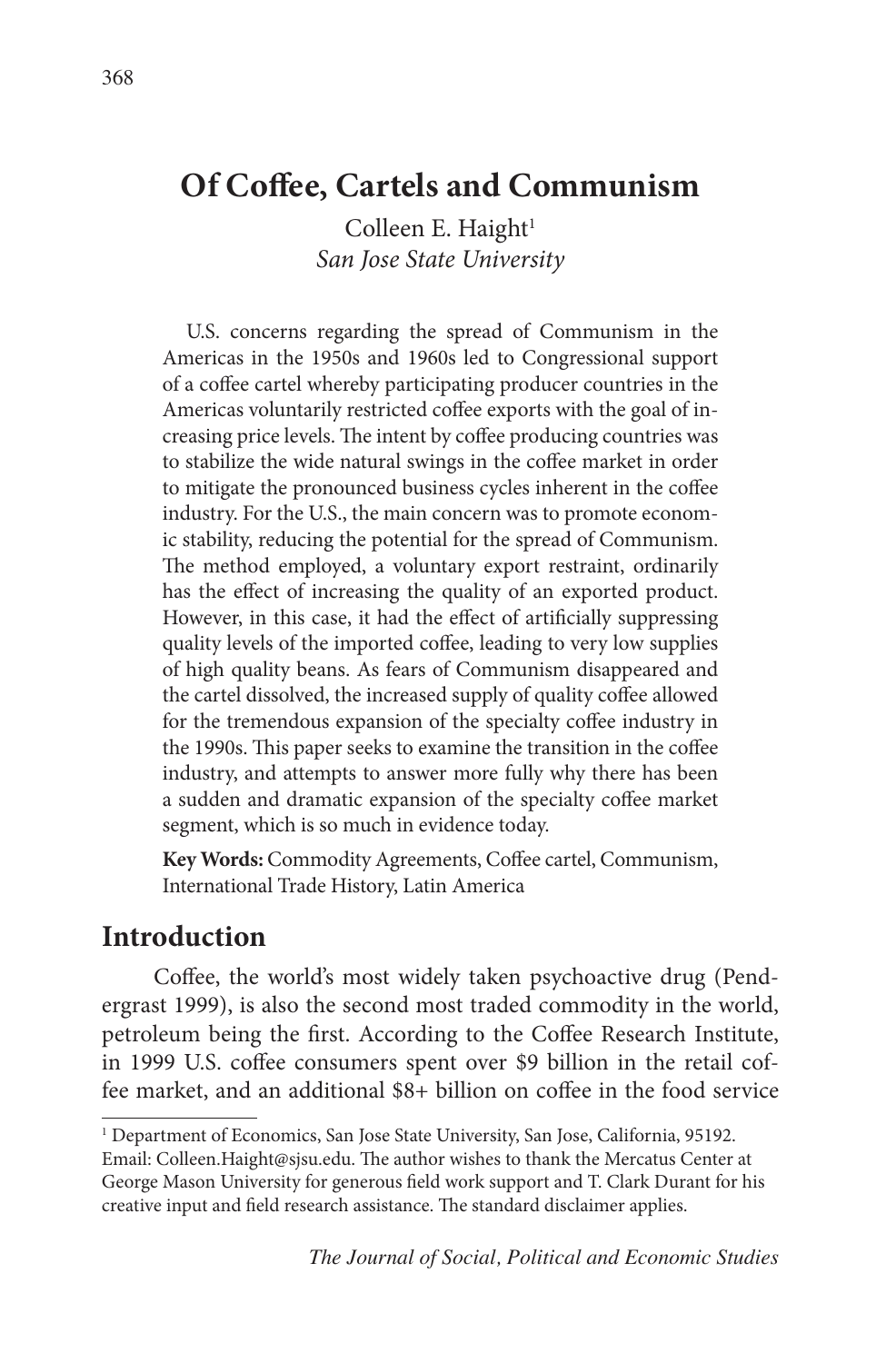market. In the year 2000, approximately 54% of the U.S. population, or approximately 161 million people, consumed at least one daily cup of coffee.2 Sixteen percent of those, or about 26 million, drank specialty or gourmet coffee daily.<sup>3</sup> As we will see, the growth of the specialty coffee market has continued.

This popularity has been rather remarkable for a beverage with such a checkered past. At times embraced by religious leaders as a mechanism to promote greater stamina for prayer, coffee has also been viewed with suspicion over the ages. Coffee consumption was outlawed in Mecca in 1511 AD and in Cairo in 1532 AD. In the 1570s, religious leaders in Constantinople ordered the closing of coffee houses. Yet during this same period, Turkish law made it grounds for divorce if a husband should refuse coffee to his wife. (Dicum and Luttinger 1999) Indeed, once coffee has been embraced by people, they are loath to give it up, even when the quality of the brewed beverage is quite poor.

For most of the 20th century, quality coffee roasting and brewing was an unrecognized art form that languished on the periphery of the American consumer's consciousness. Instead, the icon of the 5-cent cup-o'-joe took center stage. Whenever the price of coffee threatened to rise above this magical price, consumers would vigorously protest to their political representatives, asking for relief in the form of price controls. These price fluctuations generally were not due to any illicit scheme, but rather were natural fluctuations due to the cyclical nature of the business of coffee growing.

In late 1980s, things changed. Suddenly gourmet coffee houses selling expensive coffee concoctions began to spring up everywhere. In 1988, there were only 33 Starbucks coffee houses. With the exception of two (in Chicago and Vancouver), all were located in the Seattle area, the corporate home of Starbucks. Today, there are approximately 24,000 Starbucks-owned and licensed enterprises operating in 70 countries around the globe, with 2016 net revenues in excess of \$21 billion.<sup>4</sup> Of course, while Starbucks is the market leader, several other chain and individual specialty coffee houses are also thriving, including Caribou Coffee, Peet's Coffee and Teas, and Philz Coffee, to name just a few. A

<sup>2</sup> Statistics available at the Coffee Research Institute's web site:

http://www.coffeeresearch.org

<sup>3</sup> According to the Specialty Coffee Association of America, http://www.scaa.org/

<sup>4</sup> Starbucks web site accessed July 17, 2017,

https://www.starbucks.com/business/international-stores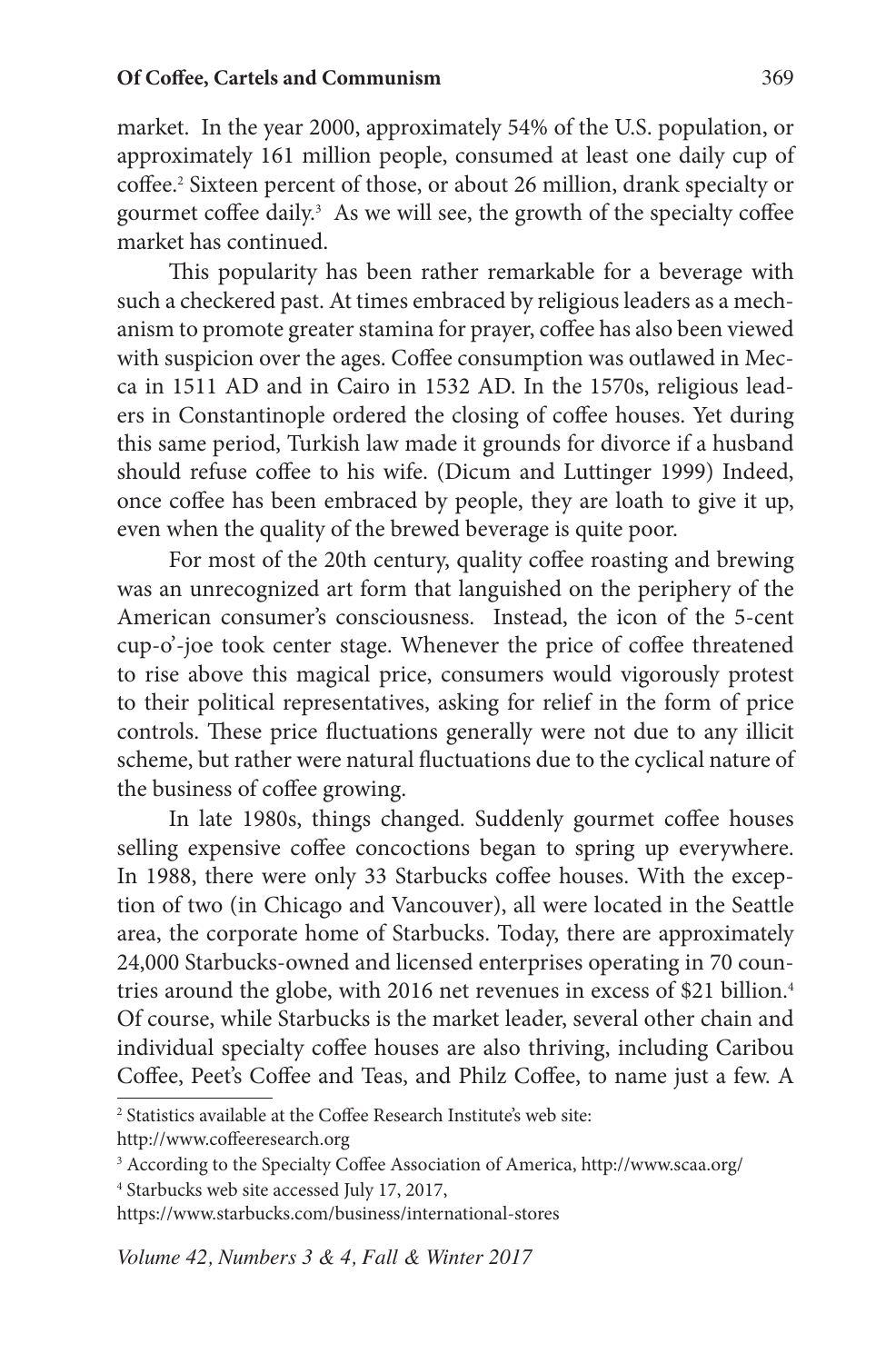mere shift in consumer preferences cannot explain this sudden growth, nor the creation of an entirely new coffee market. What happened in the late 1980's that made this change possible?

While changes in income, the price of reasonable substitutes, etc., may account for some of the change in consumer consumption patterns, the sudden and dramatic spike in retail gourmet coffee outlets can be best attributed to supply changes. After World War II, a cartel formed between the coffee producing countries of Latin America and the United States of America, the largest coffee consuming country. The arrangement was intended to stabilize prices and provide at least some type of foreign aid to coffee producing countries whose economies were largely dependent on this export. The cartel agreement was constructed along the lines of a voluntary export restriction (VER) that specified the quantities of coffee each producing country could export.

While studies have shown that VERs tend to increase the quality of the exported product (Falvey 1979, Rodriguez 1979, Feenstra 1985 and 1988, Santoni and Van Cott 1980, de Melo and Messerlin 1988, among others), the coffee cartel agreement had the opposite effect. With the focus of the agreement emphasizing quantity production, many countries found it unprofitable to produce with an eye towards quality. Furthermore, coffee was sold as a commodity on exchanges in London and New York. Individuals or countries that independently attempted to upgrade quality production would be unable to capture increased rents because their coffee would be combined for sale with that of others. As such, the coffee market was characterized by its utter lack of differentiability. With the collapse of the agreement in 1989, the small higher-cost producers in Central America found they could no longer compete with Brazil's lower-cost production and turned to compete based on quality. This shift in production goals, initiated by the failure of the cartel, resulted in an increasing variety of high-quality beans offered at a variety of price-points. These beans could not be co-mingled with the lower-quality beans available through the exchanges, and instead were sold via individual contracts. Because these higher-quality producers were able to extract higher sales prices, supplies of high quality beans increased, paving the way for the expansion of the specialty coffee industry.

This paper seeks to examine this transition in the coffee industry, and attempts to answer more fully the "why now" question inherent in the sudden and dramatic expansion of the specialty coffee market segment. The next section provides a broad overview of the literature on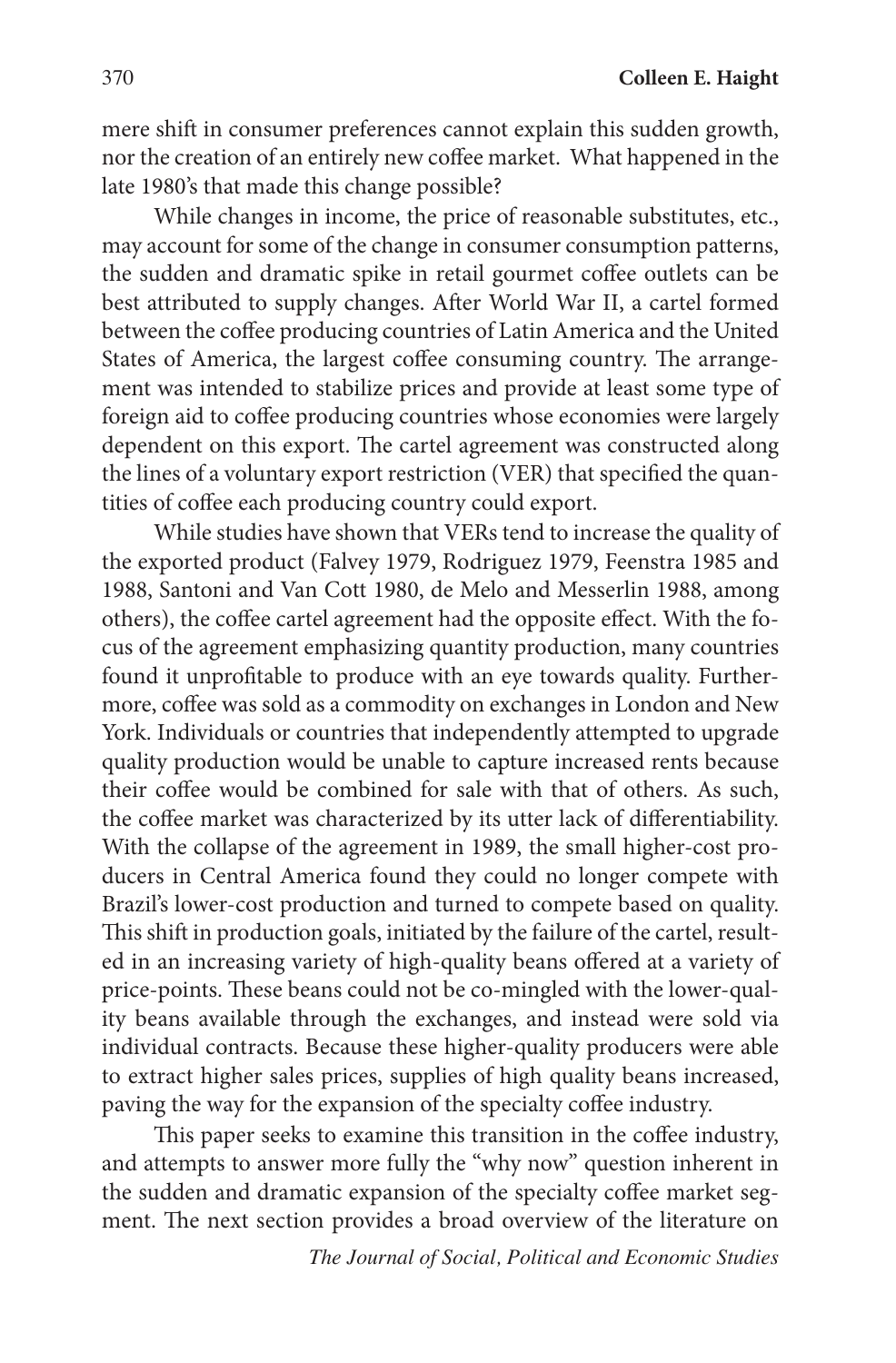voluntary export restraints and the mechanisms through which they affect quality. The following section provides an historical overview of the U.S. coffee market as the background of our discussion, and explores the essence of the International Coffee Agreement of 1963 ("ICA"). Section four synthesizes the particular case of coffee with regard to the existing VER literature, explaining how the collapse of Communism and the subsequent collapse of the ICA converged to provide the perfect environment for growth in the specialty coffee market. The last section concludes and offers extensions for further research.

### **A Brief Overview of Voluntary Export Restraints**

Voluntary Export Restraints are trade barriers that restrict the quantity of a good exported by that country. Because they are self-imposed, they are allowable under World Trade Organization guidelines, making them a desirable form of protectionism for many countries. VERs have an additional benefit for the exporting country in that they allow the exporting country to capture the rents associated with the trade barrier. Contrast this with the typical tariff, which channels the rents to the importing country.

The impact of VERs on prices in the importing country is well documented. Because of the decrease in the quantity supplied to the importing country (relative to a free market quantity supplied), prices are subject to upward pressure. This increase in prices is referred to as the scarcity premium. (Hamilton, et al. 1992) Furthermore, that premium tends to rise proportionally with the price of the good. Because the higher cost of production of higher quality goods is reflected in the higher sales price, higher quality goods will generally receive a higher scarcity premium. Consequently, a profit-maximizing firm will export a higher quality good in order to reap the larger scarcity premium. (Rodriguez 1979) This shift to higher quality is often observed when countries respond to a VER by altering the restricted export product mix. (Falvey 1979, Rodriguez 1979, Santoni and Van Cott 1980, Feenstra 1985 and 1988, de Melo and Messerlin 1988, among others).

Most of the relevant research on voluntary export restraints and quality improvement focus on the automobile industry, and in particular on the Japan's 1981 VER on passenger automobiles, limiting exports to 1.6 million(Aw and Hwang 1991, Berry, et al. 1999, Feenstra 1988, Rodriguez 1979, Santoni and Van Cott 1980). By upgrading quality, the firm is able to minimize or even offset the added cost of the upgrade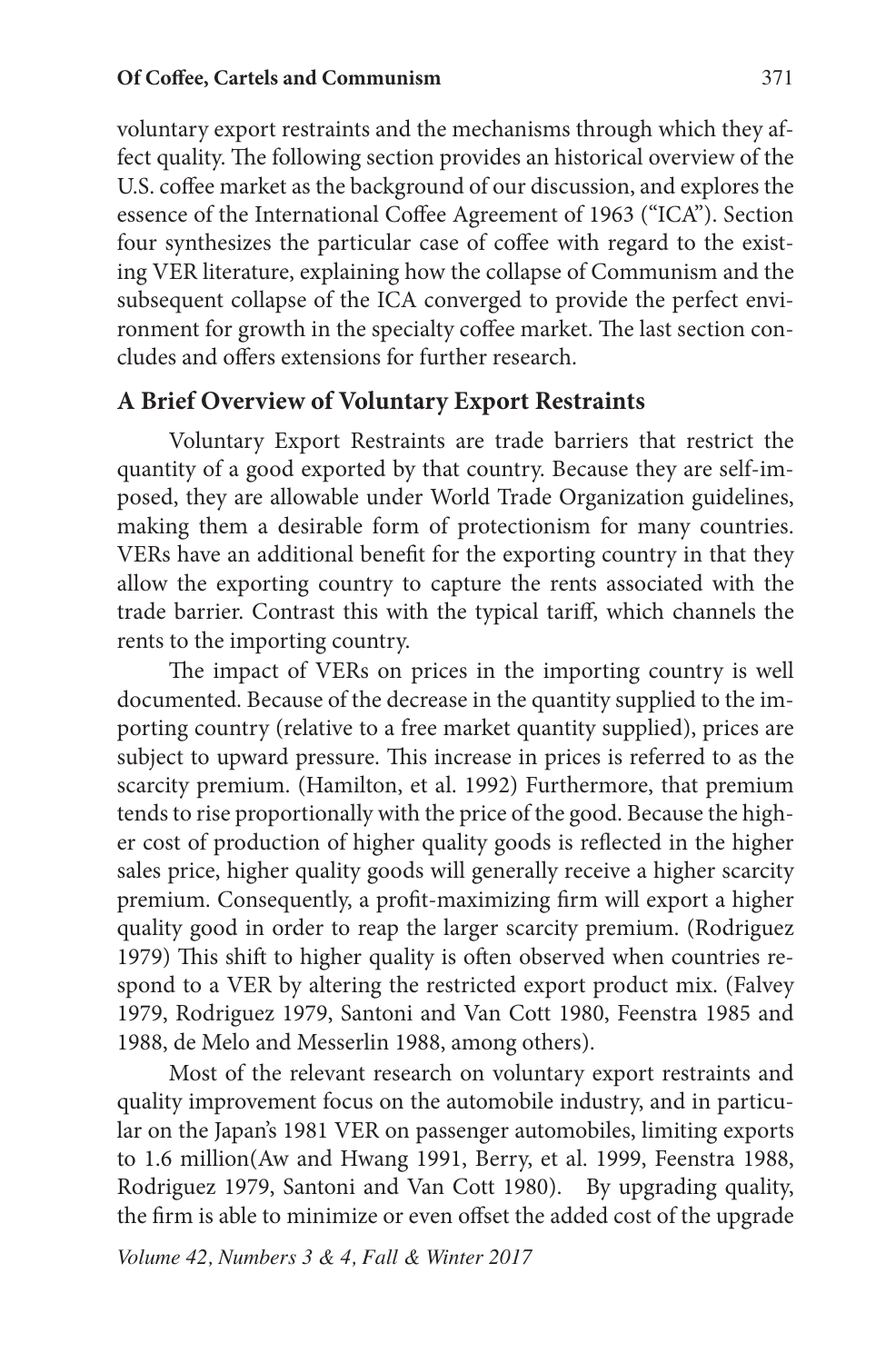due to the increase in price of the final product. Other research generally supports the conclusion that VERs generally result in an increase in quality (Das and Donnenfeld 1987, Falvey 1979, Rodriguez 1979).

This link between VERs and quality upgrading, however, is by no means a foregone conclusion. Research by John Ries provides a dissenting opinion when he concludes that VERs would not cause Japanese automakers to upgrade to higher quality models if the non-Japanese unconstrained firms produced higher quality in the pre-VER era. Output constraints induce the constrained firms to produce a higher quality product mix in order to compete with the unconstrained firms. (Ries 1993) Similarly, Berry, Levinsohn, and Pakes, found that VERs did not have a significant impact on the increase in prices of the auto industry in the 1980's (Berry et al., 1999). They argue that one can overstate the increase in price if he doesn't take the quality change into full account. Another study found changes in the product mix due to multilateral quantity restrictions were associated with less quality compared to the pre-VER era (de Melo and Winters 1990). Hamilton gives possible reasons for such a phenomenon. (Hamilton, et al. 1992) First, if the constrained firm was more interested in earning foreign exchange than maximizing profit, then foreign exchange losses will be minimized if marginal revenue was equal among the different product categories within the product mix; therefore, the firm will focus on those products with higher marginal revenue even if this leads to lower quality. Second, the cost of quality upgrading might be too high for what was considered to be a temporary distortion. Other studies show quality may decline depending on the particular market structures and diseconomies of scale (Krishna 1987, Das and Donnenfeld 1989, Herguera et al. 2000, Aw and Huang 1991, de Melo and Winters 1993, Lutz 2005).

VERs usually address an entire category of goods with multiple price points (Hamilton, et al. 1992). The coffee market during the 1960's, 70's and 80's does not fit this description. Instead of many types of coffee with a variety of characteristics and price points, the coffee market during this period consisted almost entirely of exchange grade coffee, a standardized product with a single price-point defined by the commodity market. The commodity was then sold on an exchange, where no product differentiation can occur. In studies showing quality improvement, the improvement is measured over a product mix, where fewer lower-quality products are exported in favor of exporting more higher quality products. In such a market with a variety of price points, export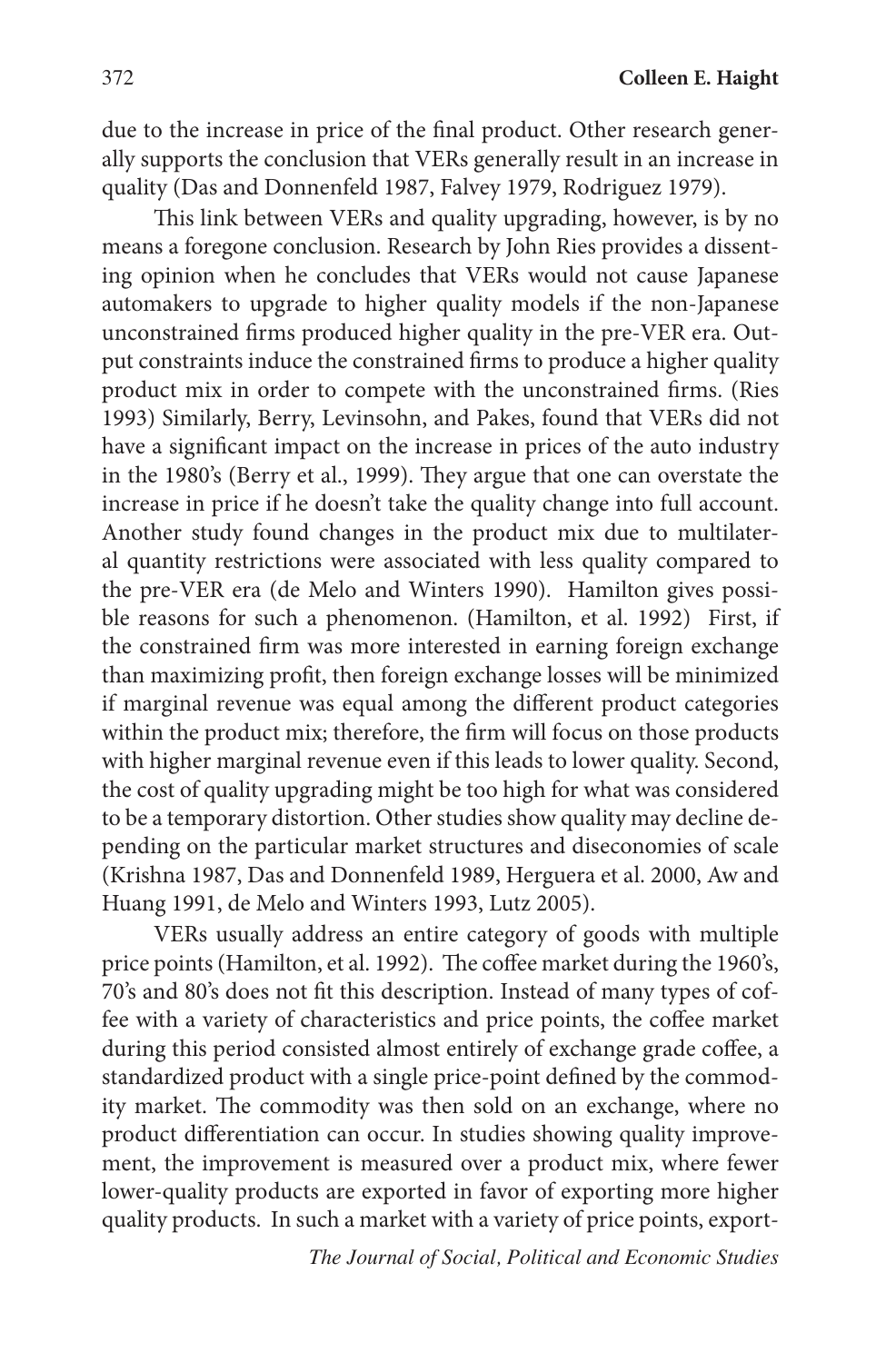ers will have an incentive to export higher quality goods to attract the higher returns.

In the coffee market, there was no product mix within which to shift allocations. Another important factor was the sheer dominance of Brazil in the coffee market. Brazilian growing conditions favored the lower quality producing coffee plants. Because Brazil produced a huge volume of coffee relative to the other participating countries in the ICA, any improvement in quality attempted by another country would be lost when mixed with the Brazilian beans for sale on the exchange.

### **The U.S. Coffee Market and the ICA**

### *The Market for Coffee*

The market for coffee is extremely volatile and is characterized by natural cycles. The two most popular varietals of coffee plants, Arabica and Robusta, take, on average, three to five years to reach maturity and full production capability. Arabica plants are very particular about their growing environment, with a strong preference for temperate mountain air and volcanic soil, take longer to mature, and produce lower yields of high quality coffee. Robusta plants are less particular, mature more quickly, and produce high yields of very low quality coffee. A frost can easily destroy the year's harvest of either, and may even kill the plants themselves. When such a frost occurs, killing off much of a country's production, supply declines and, predictably, prices rise. Indeed, even rumors of a Brazilian frost are enough to substantially impact the price. (Pendergrast 1999) The unusually high prices created by the contraction in supply, and the resulting high profit margins, produce an almost irresistible incentive for entry into the coffee farming business. This heavy planting of new coffee plants results in a predictable surplus of coffee about five years hence. The huge surpluses cause great economic hardship to all those involved in the coffee industry as prices are driven down. One estimate provides that a one-cent drop in coffee prices translates into a loss of \$50 million for Latin American coffee producers (Kennedy 1962). Brazil, and to a lesser extent Columbia, dominate the coffee production end of business.

## *Demand and Supply of Coffee*

*Volume 42, Numbers 3 & 4, Fall & Winter 2017* Demand for coffee grows quite slowly and remains relatively stable over time. (Bilder 1963, Farmer 1994) Historically, coffee consumption has grown at the rate of the population plus real per capita income. This implies a steady, gradual growth in demand. However, in recent years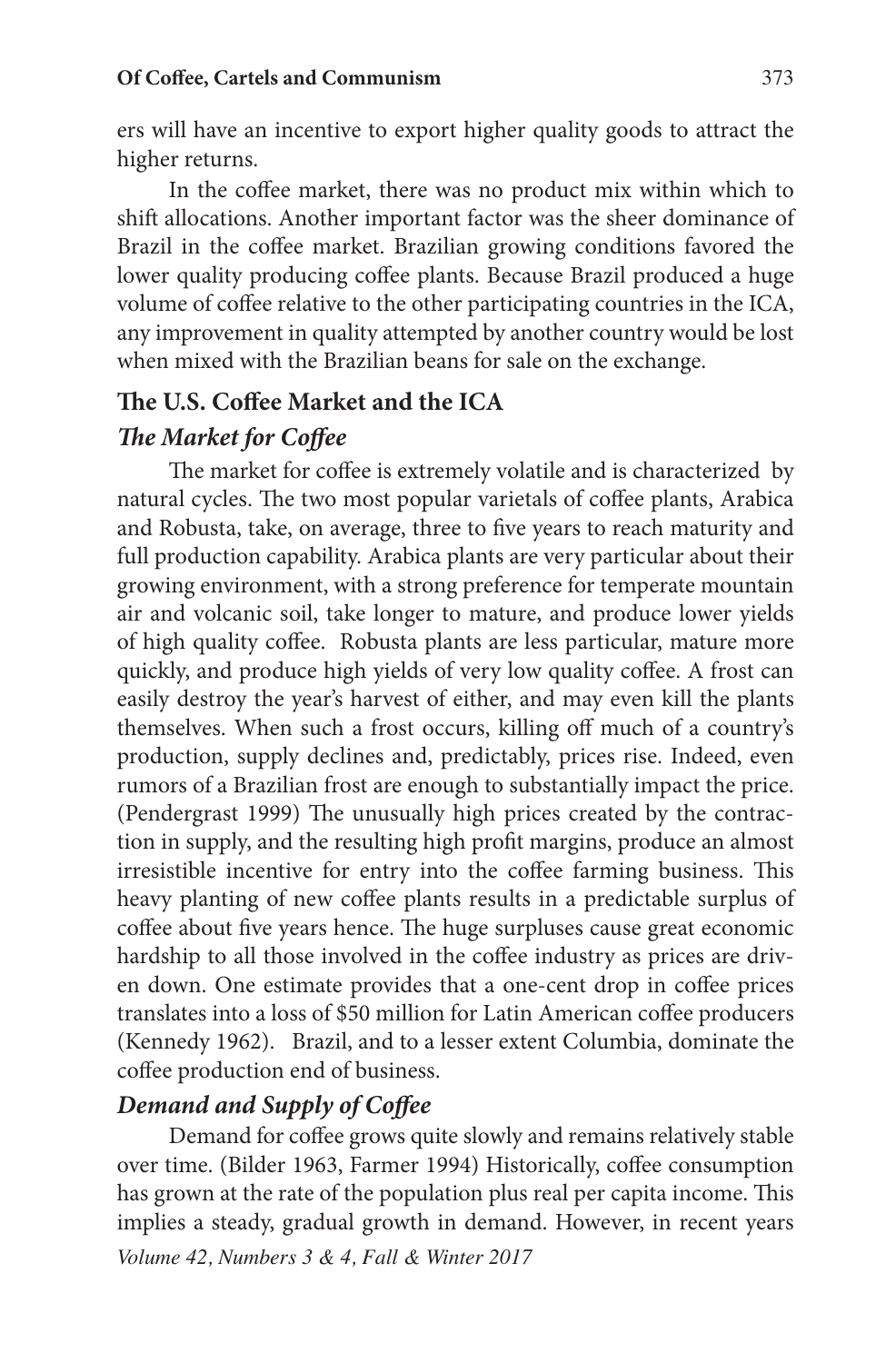demand has risen even more slowly due to the popularity of caffeinated beverages, such as Coca-Cola (Bates 1997, Farmer 1994).

Whereas the demand for coffee has some small amount of elasticity, a central characterization of the coffee market is the relative inelasticity of supply. Coffee farming requires significant investments of capital and long-term capital commitments which cannot be easily reallocated to other types of farming or production in down cycles. The principal cost to the farmer is the cost of purchasing and clearing land suitable for coffee farming, and then planting the trees (Bilder 1963). Because Arabica trees grow best at higher altitudes, in volcanic soil, and in partial shade, the land suitable for this type of farming, found on slopes interspersed with taller foliage, is most difficult to clear and farm. Due to the high fixed costs of these conditions, production is relatively inelastic to short run changes in price. Farmers will continue to bring their stock to market so long as they are covering their marginal costs, which may only be their labor and that of their families. While there is some low intensity volatility that is generated by every other year's yield of a Brazilian bumper crop, the real uncertainty in the coffee market arises in the form of negative weather shocks.

While the finest grades of coffee are grown in the tropical shade of volcanic slopes at higher altitudes, average and lower grades can be grown on flat, sunny expanses. The Central American producing countries offer ideal growing conditions for the former, but they have higher average costs. The coffee grown in Brazil is mostly of this latter type. Because the terrain is less demanding, Brazilian production is more amenable to mass cultivation and harvesting techniques, and economies of scale. Such techniques position Brazil as the low-average cost, large-scale producer.

### **Coffee in the U.S.**

The history of coffee consumption in the U.S. is inextricably intertwined with our politics. During the revolutionary period, consumption of tea fell out of favor, as tea came to symbolize oppressive taxation. Coffee houses in New York and Boston served as sites for the planning of the boycotts of English goods (Dicum and Luttinger 1999) . Drinking coffee was viewed as a patriotic act, while drinking tea was considered 'un-American'. During the Civil War, a Union soldier's rations contained one tenth of a pound of green coffee beans. Translating this into annual consumption reveals an intake of 36 pounds per capita.<sup>5</sup>

<sup>&</sup>lt;sup>5</sup> Thirty-six pounds would equal approximately 7 cups of coffee per day, using an average of 72 cups of coffee per pound of beans.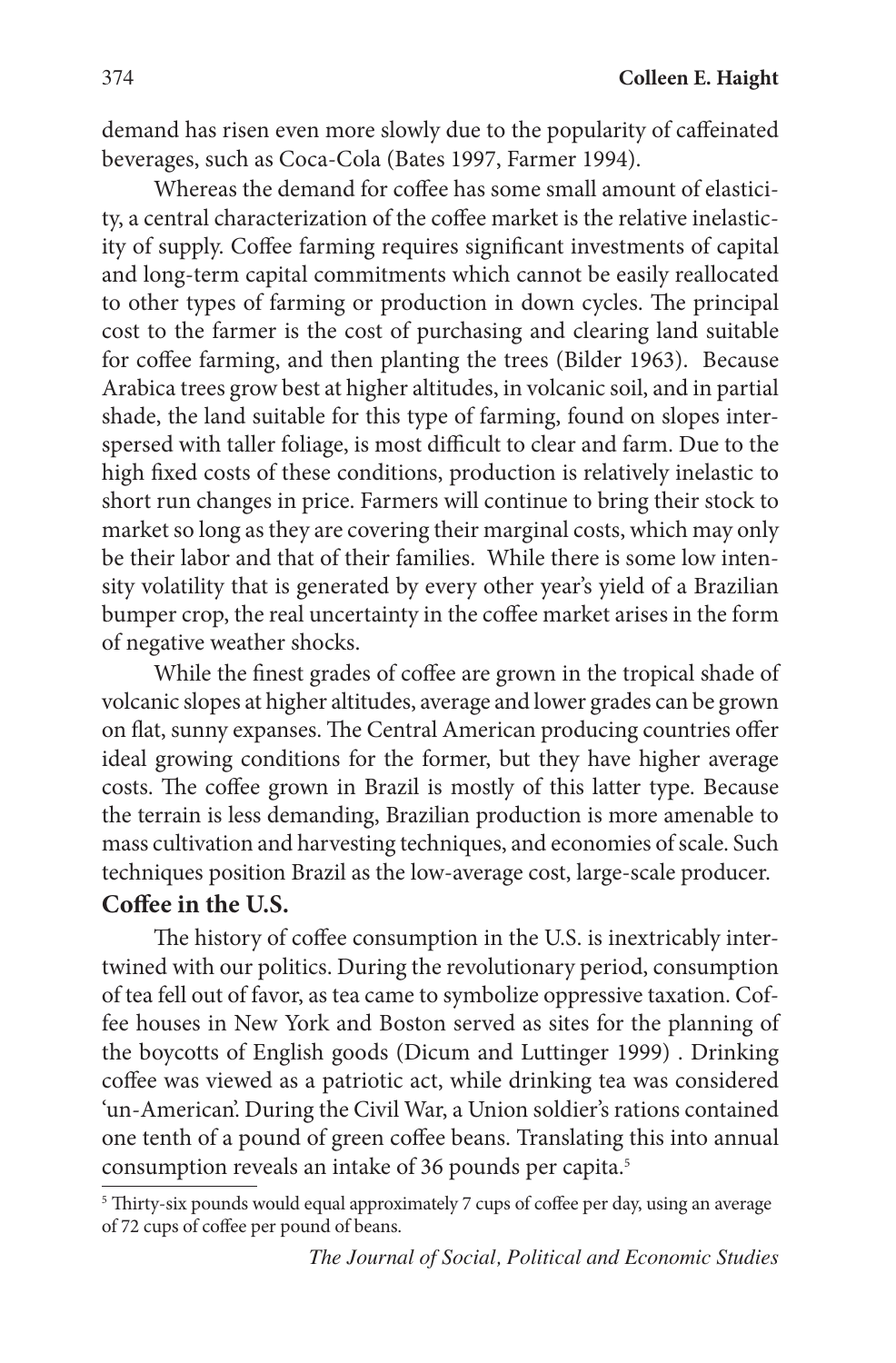For much of the twentieth century, U.S. consumers demanded and received price controls. This downward pressure on prices, coming from the world's largest purchaser of coffee, had dramatic consequences in the coffee producing countries. In spite of diplomatic pressure from Brazil and Columbia, the U.S. remained committed to the five cent cup of coffee. (Bates 1997) As a result, some countries stopped exporting coffee to the U.S., as it was no longer profitable. Even so, in the late 1940's restaurants raised the price of a cup of coffee to seven cents, prompting outraged patrons to break mugs and dump cream and sugar on tables and counters in protest (Pendergrast 1999). Due to rising coffee prices, U. S. consumers demanded Congressional investigations in 1950 and 1954 (Krasner 1973). Senator Guy Gillette of Iowa led the Agricultural Subcommittee to explore the reasons behind the high coffee prices, resulting in an inflammatory report accusing the Brazilian government of withholding huge stocks. In an effort to demonstrate good will, the Brazilian government flew U.S. housewives down to the fields in Parana in 1954 to allow them to see for themselves the devastation brought on by a heavy frost (Pendergrast 1999).

Due to this history of extreme price sensitivity, Congress was hesitant to involve itself in any type of agreement that would negatively impact the coffee-consuming voter. In the early 1960's, Congressional support of an International Coffee Agreement was quite mixed. Some objected, saying "it seems ridiculous for Congress to sanction agreements which could victimize the American household"('Proceedings and Debates of the 88th Congress, First Session' 1963). Others saw the utility of a commodity agreement as a type of foreign aid.

## **Historical Background of the International Coffee Agreement of 1963**

### *The Essence of the International Coffee Agreement*

The International Commodity Agreement (ICA) evolved as a means to stabilize the chronic price cycles and endemic instability of the coffee industry. The first of these agreements involving the U.S. arose in the 1940's as a way to provide stability during wartime, since the European markets were unavailable to Latin American producers. After the war, a coffee boom made renewal of the agreement unnecessary. However, during the late1950's, down cycles threatened Latin American economies once again. By 1962, wholesale coffee prices were less than half that in 1954. (Bilder 1963)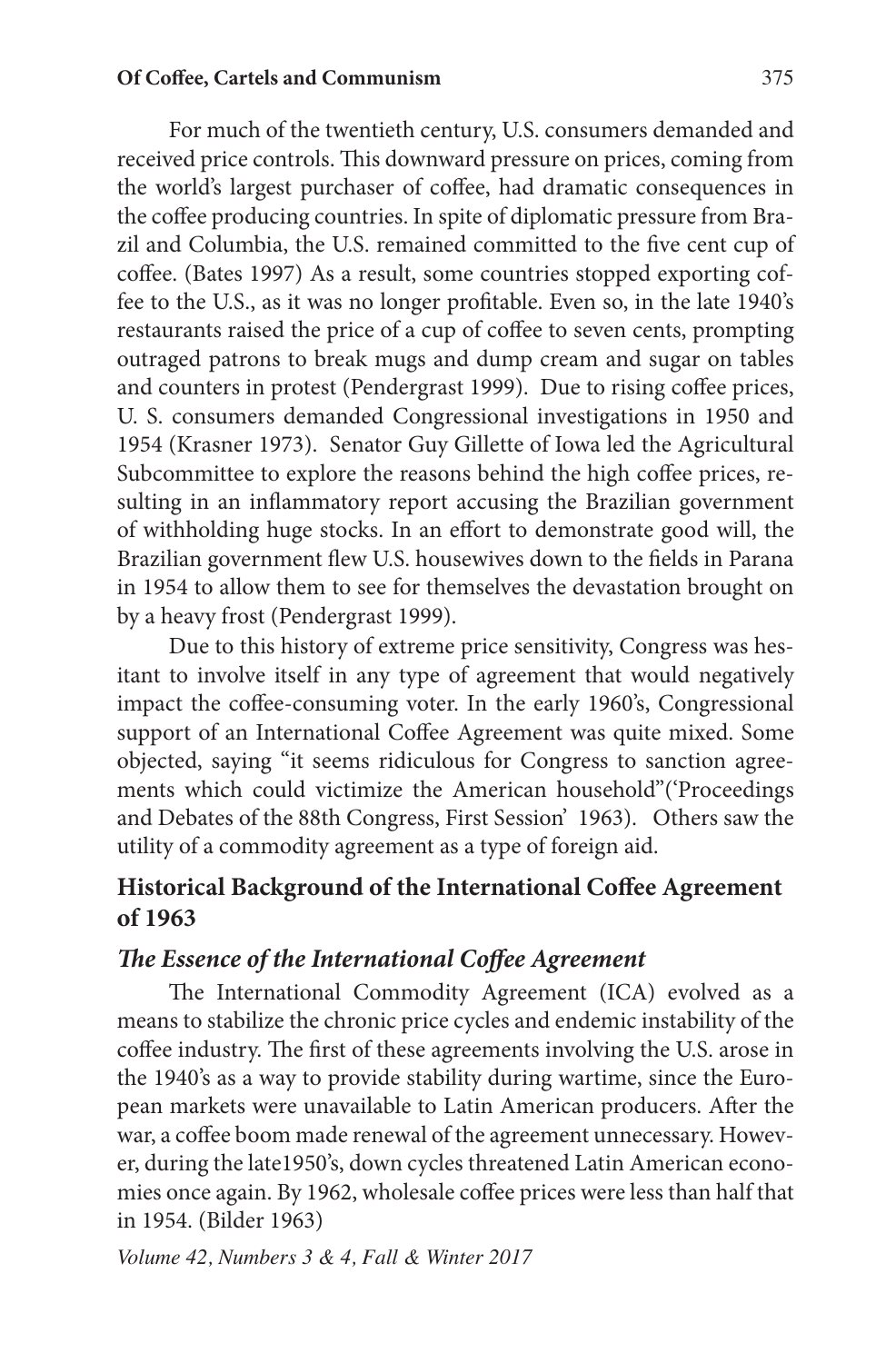Almost all coffee producing countries are underdeveloped, monocultural economies. As such, they rely heavily upon coffee exports as the primary source of income. Latin American countries derive nearly twenty five percent of their export revenue from coffee (Bilder 1963). Brazil's valorization programs prior to WWII had failed to achieve the stability that was sought, and the war time arrangements had expired. Brazil accordingly proposed a commodity export agreement in which all of the coffee producing countries in Latin America would agree to export quotas. Such quotas would ensure that during the boom years, prices would not decline to the extent that they had in the past. While the ICA included all of the coffee producing countries in Latin America, the largest producer by far was Brazil. By the 1950's, coffee accounted for over 50% of Brazil's total exports (Bates 1997). As of the 1960's, Brazil was fully responsible for about half of the world's coffee production. Columbia, the next largest producer, was responsible for about 11% of the world's production (Bilder 1963). As the largest coffee producer, Brazil also felt most acutely the sting of a price drop. By orchestrating a producer's alliance, Brazil could increase its export earnings and redistribute income from the advanced industrialized coffee purchasing countries to the poor developing coffee producing countries. (Bates 1997) At its peak, the ICA's producing countries accounted for virtually all of the world's coffee exports and its consuming countries accounted for approximately ninety percent of the world's imports.

## *The Quota System*

The quota system set up by the ICA was based on world exports of 45.6 million bags of coffee, or roughly 90% of a good production year for each member producer (Pendergrast 1999). Interestingly, instead of providing for stable production levels, the ICA's quotas actually tended to increase production by minor member countries over time, while the production of Brazil and Columbia, the two major members, remained stable (Kravis 1968). For example, between 1957 and 1966 exportable production of green coffee rose by 38%. Such increases in production were encouraged by the above- market prices which coffee could garner under the agreement. While the ICA provided for diversification by encouraging movement of production to other crops, the high coffee rents made this movement unattractive. As a result, the ICA unwittingly encouraged persistent excess production of coffee. Instead of punishing countries for over-shipment, countries were often given ad hoc waivers, which in turn strengthened the country's request to have its quota in-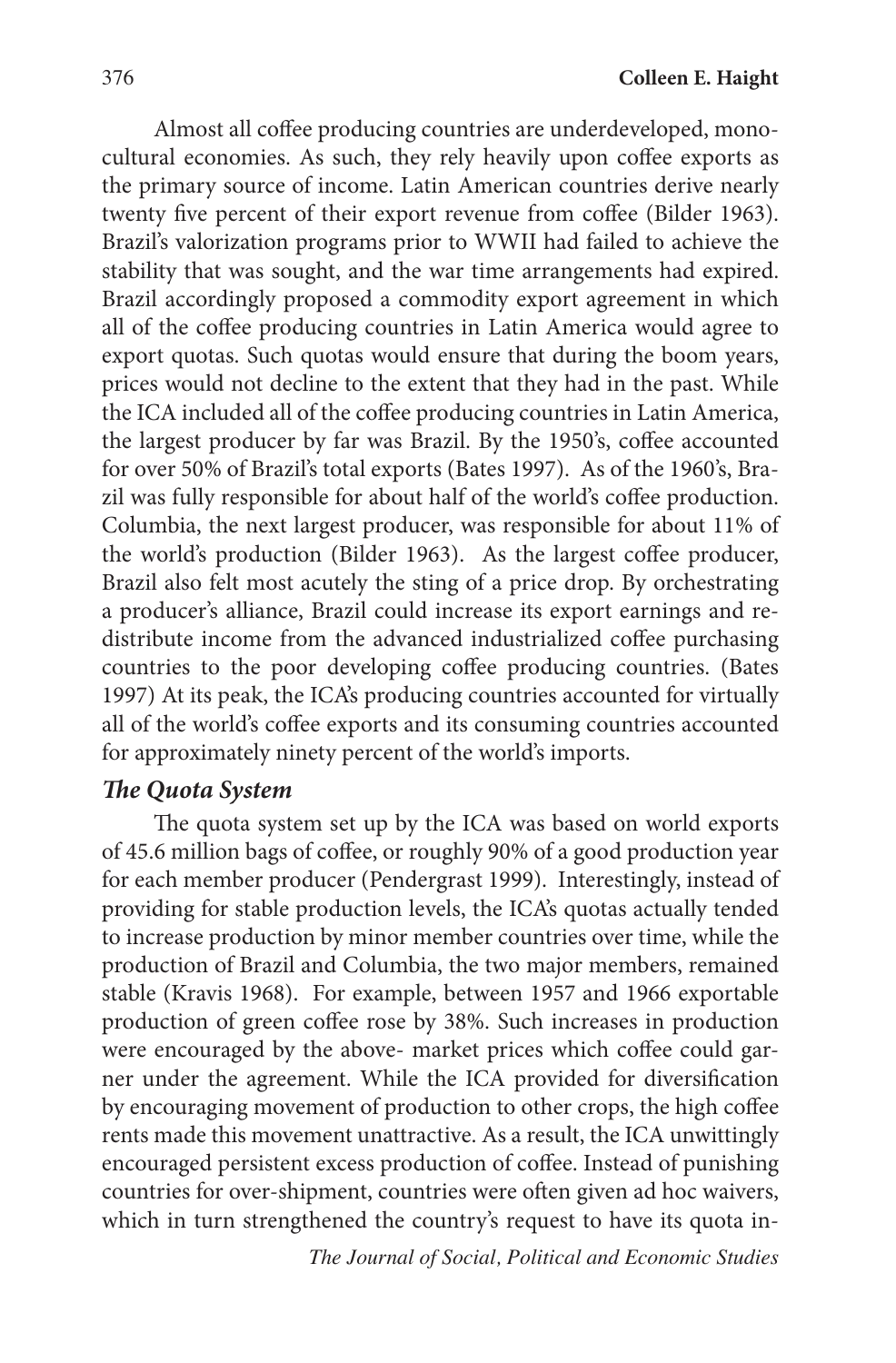creased (Kravis 1968). While importing countries were relied upon to enforce the export quota system (Kravis 1968), this was tantamount to asking the wolf to guard the sheep. U.S. consumers were still quite price conscious at this time. Roasters were able to get around the export/import controls imposed by the ICA through a loophole in the agreement which allowed member producers to sell to non-member 'new-markets' such as the Soviet Bloc countries. The same coffee was then resold under different labels to the member consumer countries (Kravis 1968). This practice became known as "Triangle Trade"; and the coffee that was traded in this manner became known as "Tourist Coffee".

As is the case with many cartel arrangements, the ICA had little monitoring or enforcement power, and was plagued by persistent cheating (Farmer 1994). The sheer size of production in Brazil and Columbia put them at a relative disadvantage. Brazil and Columbia had the lion's share of the production, with a combined output of approximately 61% of total coffee production; the remaining member producers of the ICA each produced less than 5% of world production (Bilder 1963). Should Brazil increase production even by a tiny percentage, this increase would affect the market price and would be relatively unprofitable. However, cheating by the smaller countries could ensure large returns while remaining virtually undetectable (Farmer 1994). Thus, countries such as Nicaragua, Costa Rica, and Honduras had a comparative advantage in this respect. This theory is supported by the data showing the export quantities of the smaller member producers grew over time, whereas the quotas of Brazil and Columbia remained stable (Farmer 1994, Kravis 1968). The ability to cheat, combined with forgiveness for going over quota, access to the triangle trade, and higher-than-market prices provided a strong incentive for Central American coffee producers to focus efforts on increasing the quantity of production, without any concern for the quality of the harvest.

## *A Prophylactic for Communism*

*We are attempting to get an agreement on coffee because if we don't get an agreement on coffee we're going to find an increasingly dangerous situation in the coffee producing countries, and one which would threaten….the security of the entire hemisphere.*

President John F. Kennedy–19626

<sup>6</sup> The President's Special News Conference with Business Editors and Publishers, September 26, 1962.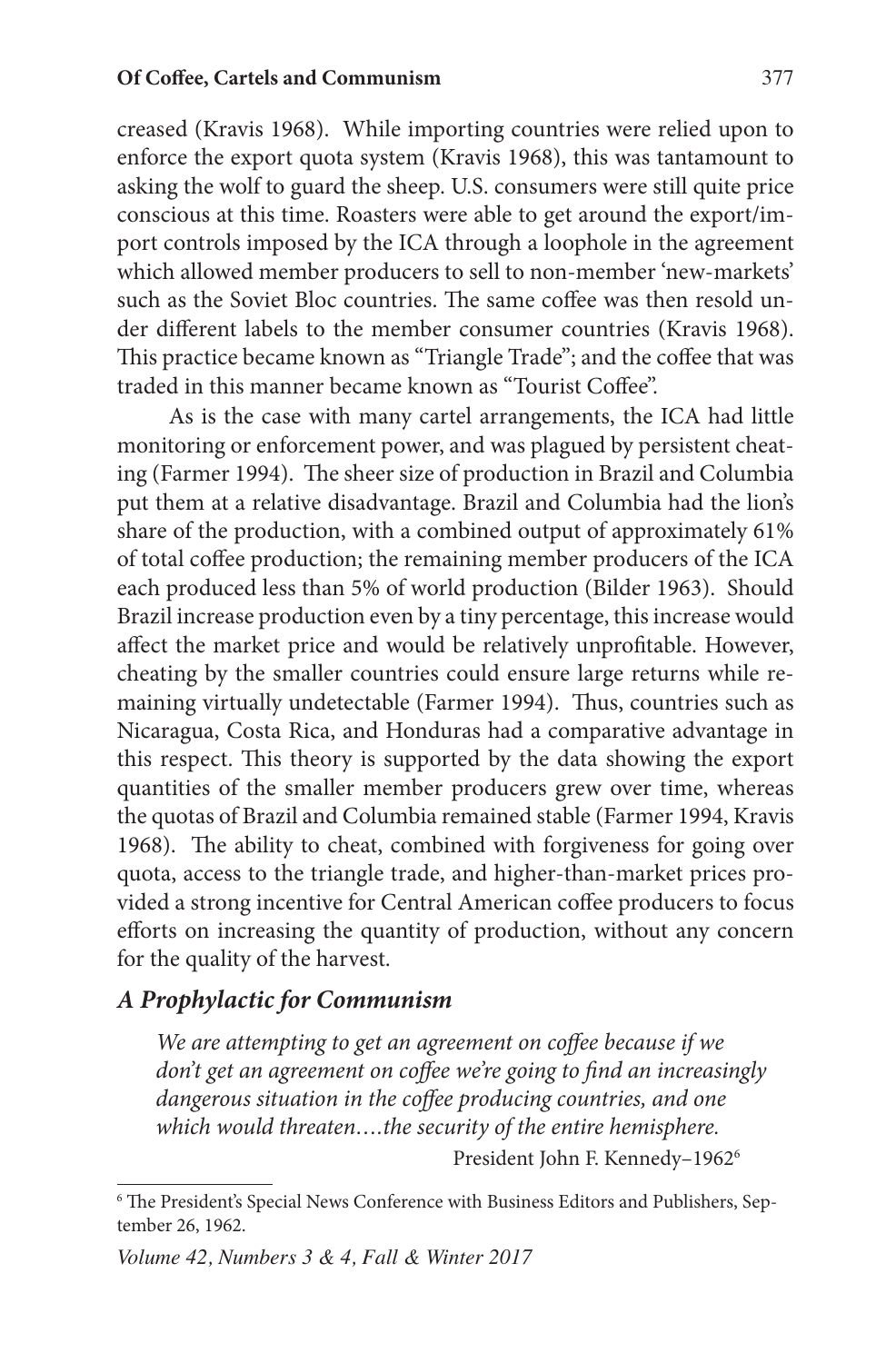Historically, with the voting consumer being highly sensitive to price, the U.S. government had no interest in taking any action that might raise prices, and such was true during the initial negotiation period of the International Coffee Agreement. Except for during World War II, the U.S. had not been a party to prior agreements because of the negative impact on the U.S. consumer. Indeed, during the initial negotiations in Congress, Missouri Congressman Thomas Curtis equated the ICA to "economic violence" ('Proceedings and Debates of the 88th Congress, First Session' 1963). However, as a new world order emerged after World War II, the U.S. came to the conclusion that the ICA was more than a mere economic agreement. "This agreement is so great a contribution to international stability and international peace and to the anti-Communist struggle, that we must wonder why it is opposed," opined New York Senator Jacob Javits ('Proceedings and Debates of the 88th Congress, First Session' 1963). The main reason for U.S. involvement was the idea that the commodity agreement could serve as a type of foreign aid by providing for the transfer of resources from the primarily OECD consuming countries to the lesser developed producer countries (Farmer 1994, Kravis 1968, 'Proceedings and Debates of the 88th Congress, First Session' 1963).

Stabilization of these countries took on great importance in light of the rise of Communism in Cuba and the apparent success of the Soviet Union. In 1959-60, Fidel Castro had taken control of Cuba and aligned himself with the Soviet Union, nationalizing the U.S. interests in his country, and fueling concerns in the U.S. over the possible spread of Communism in other Latin American countries. After the failed Bay of Pigs invasion in 1961, the Soviet Union deployed ballistic missiles in Cuba ostensibly to prevent further coup and assassination attempts in Cuba, leading to the 1962 Cuban Missile Crisis. Should Communism spread in other Latin American countries, the Soviet Union would have increased opportunity to establish missile sites within range of the U.S. President Kennedy reflected, "If the only alternatives for the people of Latin America are the status quo and Communism, they will inevitably choose Communism" (Bates 1997). Even prior to Kennedy, the Eisenhower administration was concerned about the spread of Communism in Latin America, acknowledging that U.S. international economic policy must concern itself with the political challenges of the Left, and not rest simply on market principles. Any resistance to the ICA faded as the U.S. sought to ensure no other countries in Latin America fol-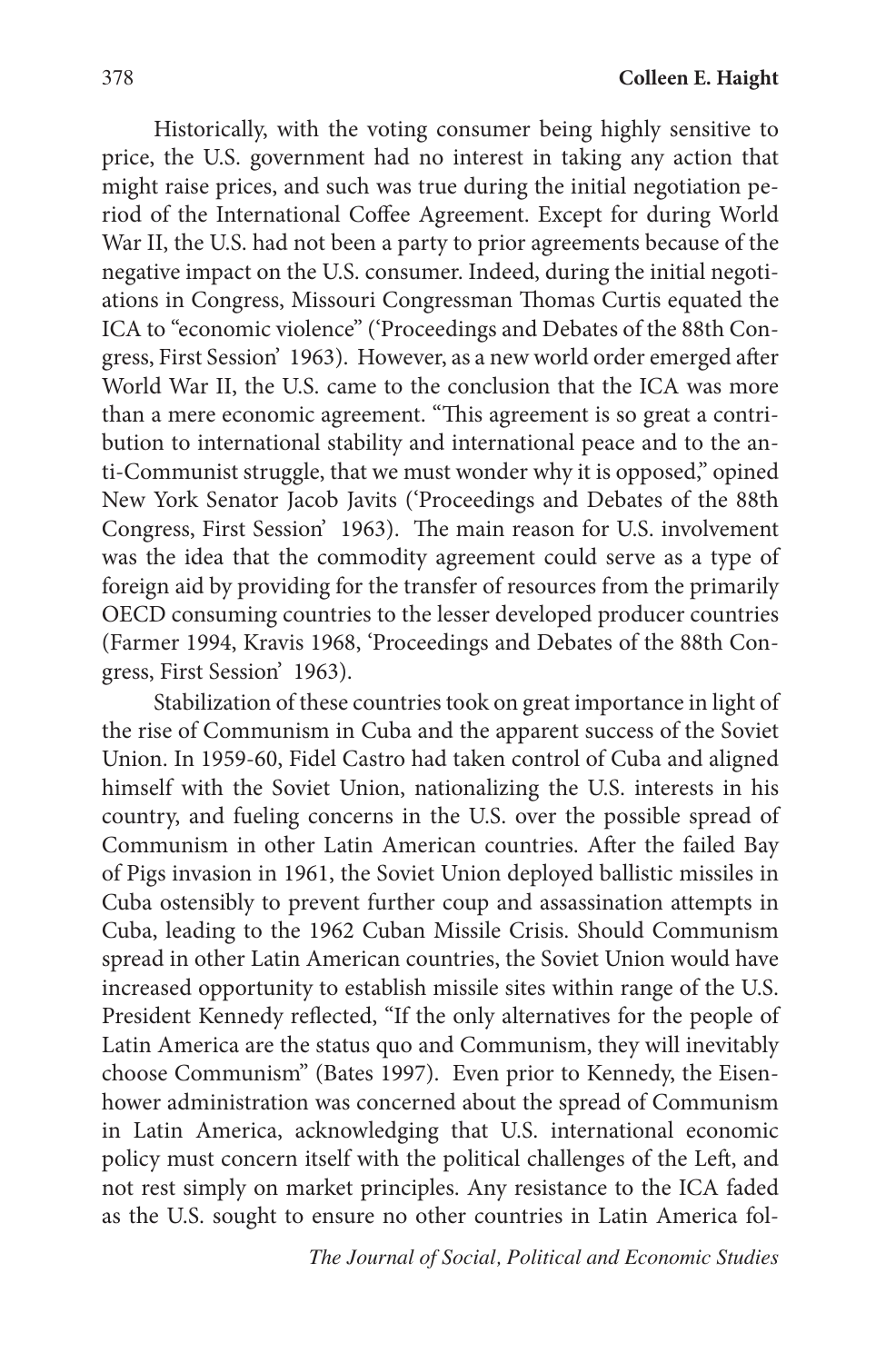lowed Cuba's lead. Hence, in spite of the costs to U.S. consumers, the U.S. chose to engage in the ICA as a solution to the perceived leftist threat, demonstrating a clear trade-off between economic and political interests<sup>7</sup> (Bates 1997).

Price stabilization is an objective commonly sought by lesser-developed countries through commodity agreements (Kravis 1968). Ideally, such an agreement makes transfers possible in an efficient manner with little loss. However, studies have shown commodity agreements that operate based on export restrictions, such as the ICA, may not achieve these goals, due to rent-seeking activity which concentrates the benefits of the transfers on fewer, less needy individuals (Bohman, et al. 1996). Be that as it may, Richard Bilder, a Department of State attorney, wrote in October of 1963, "few matters are as important to the economic and political stability and development of these nations as the maintenance of a healthy and expanding coffee market." (Bilder 1963)

### *Formalizing the Brew*

At first glance, the price of coffee appears unrelated to the spread of Communism in Latin America. If true, the spatial mapping of the issues could rightly be executed in separate dimensions. For example, preferences over coffee prices could be mapped (Figure 1, next page) with Hawaii preferring the price of imported coffee to remain high, reflecting their interest in protecting Hawaiian coffee producers from outside competition. As Hawaii is the only coffee producing state in the union, this preference is not likely to be shared by other Congressmen. <sup>8</sup> Other states might have a greater interest in maintaining low coffee prices for their constituents. As discussed above, the past history of the U.S. reflects the sensitivity of the consumer to price fluctuations. For consumers and producers in the U.S., these preferences remain stable over time. Generally speaking, consumers prefer low prices and producers prefer high prices.

Likewise, preferences regarding efforts to stem the flow of Com-

<sup>7</sup> Indeed, Hawaii was enthusiastic in its support of the ICA from the beginning until the very end. "As the price in the world's coffee market goes, so goes the price of Kona coffee." Congressional Record, *Proceedings and Debates of the 88th Congress, First Session*, First Session, May 20 1963.

<sup>&</sup>lt;sup>8</sup> Of course, logrolling is a potential issue that should not be overlooked. It is quite possible the Hawaiian Congressional representatives were able to work out some cooperative agreements with Congressmen from other states. Although an interesting avenue to explore, it is beyond the scope of this paper.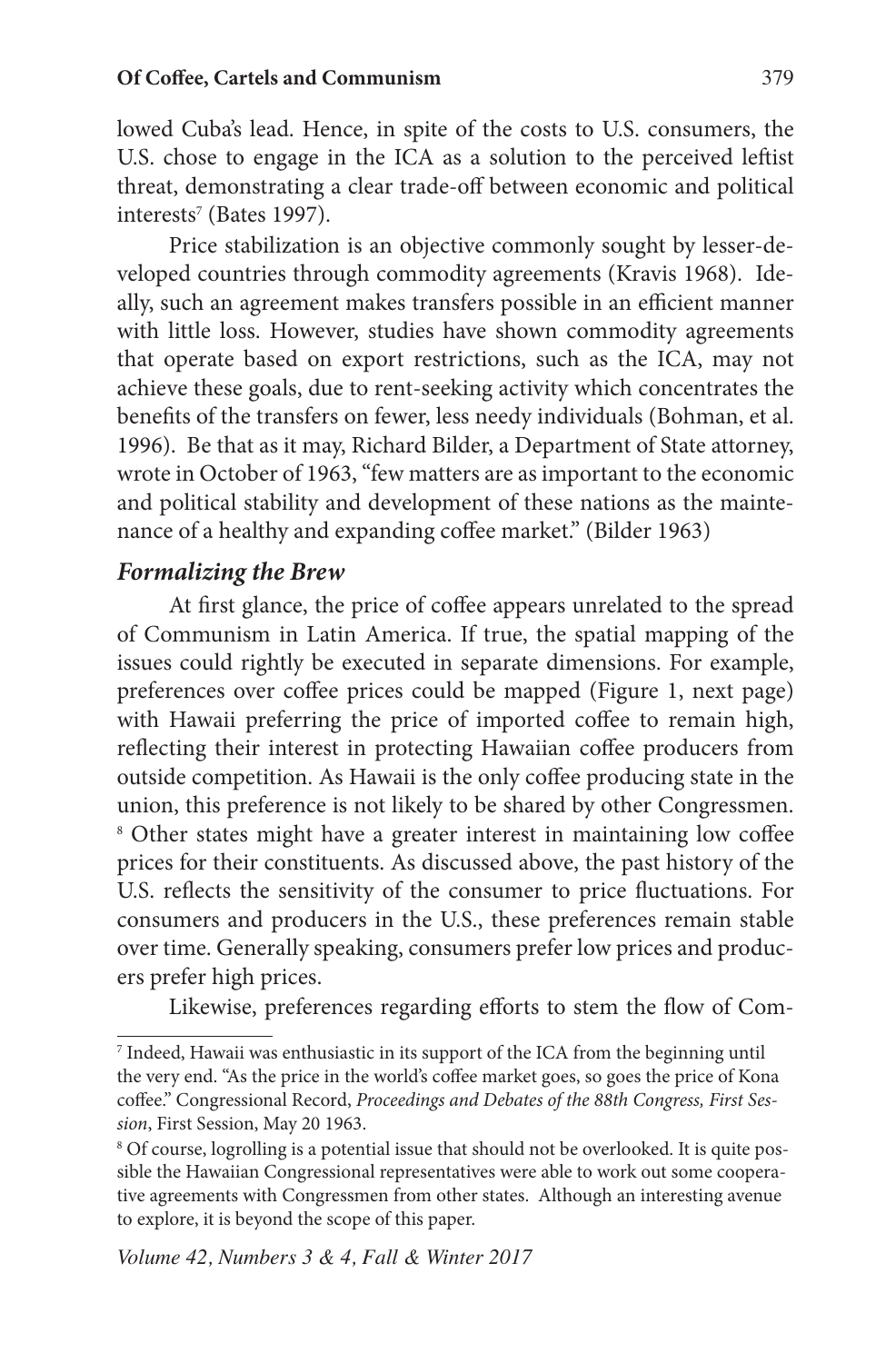munism can be mapped (Figure 2 below), with all states preferring some degree of effort to keep Communism from spreading in Latin America. Indeed, in the turbulent times surrounding the Cuban Missile crisis, such preferences would have been more concentrated than perhaps at any other time.



As the threat of Communism became more real to the constituents, the median position of Congress on this issue would have edged to the right.The International Coffee Agreement was a commodity-based opportunity to provide aid to Latin American countries. Because of the tie between economic aid (in the form of propped up coffee prices) and the desire to prevent the spread of Communism, these two seemingly separate issues can be mapped along a single dimension (Figure 3, next page). In essence, high coffee prices were the delivery method of the foreign aid. When considered together, foreign aid preferences shift coffee price preferences right.

#### Figure 2: Preferences over Level of Aid to Reduce the Spread of Communism



The International Coffee Agreement inextricably linked these two seemingly separate issues, effectively moving the median voter (Con-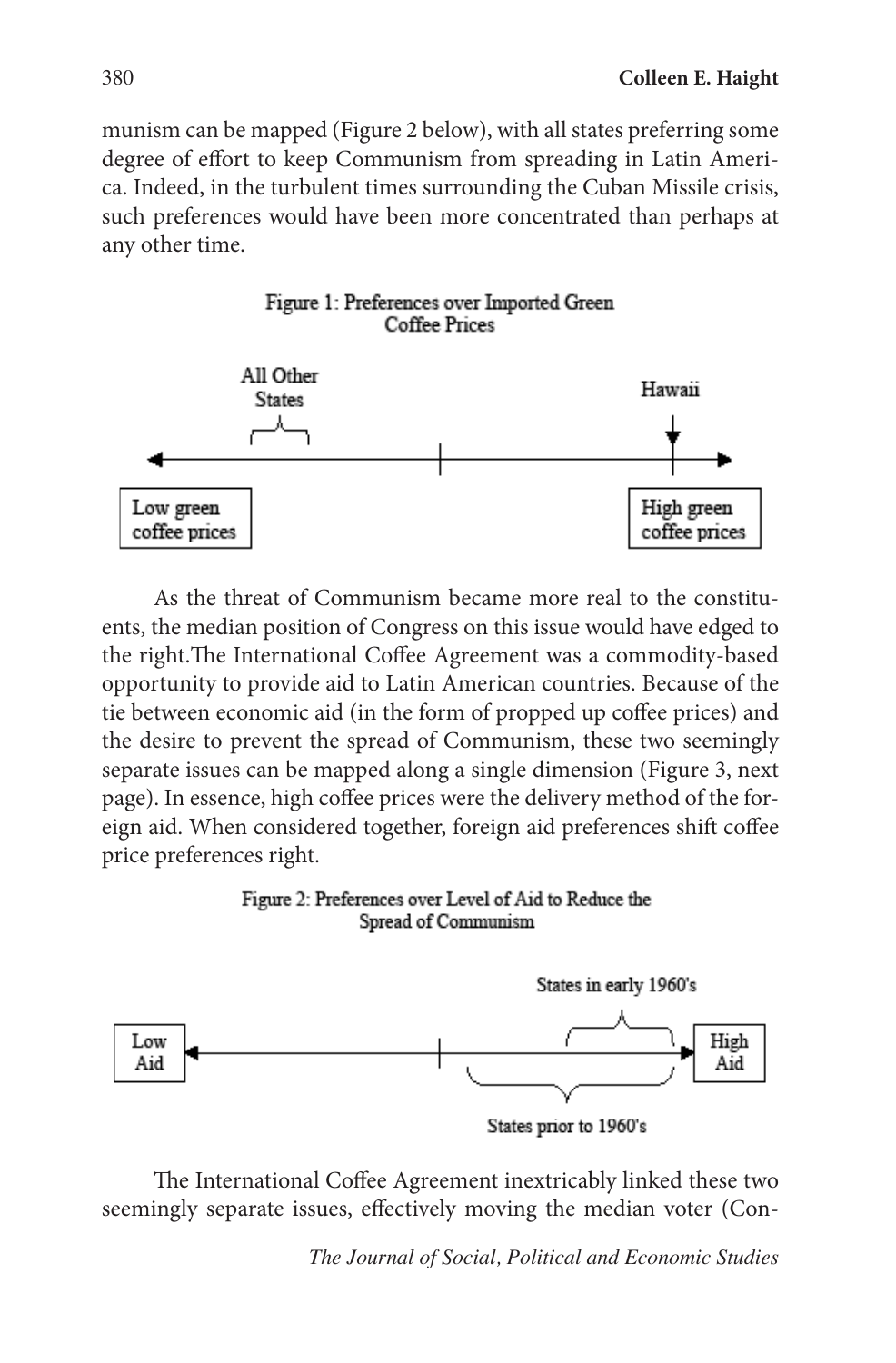gressman) into a position of supporting the ICA, as fears of spreading communism reached a peak.





### *The Grand Convergence*

The efficacy of the ICA as a vehicle for delivering foreign aid is debatable. However, its effect on coffee prices is apparent: the ICA did raise coffee prices (Bilder, 1963a). Because demand for coffee is not completely inelastic, sales declined. This decline in sales put extra pressure on the coffee traders, who acted as the primary intermediaries between coffee producing countries and the roasters in the consuming countries. The number of these intermediaries hence declined. Because of the quotas, it became more difficult for roasters to buy types of coffee preferred for their blends ('Executive Hearing before the Committee on Ways and Means' 1965, Krasner 1973). Once the quota for a country's coffee was reached, legal exports from that country came to a halt.

The agreement initially garnered the unanimous support of the members of the National Coffee Association (NCA). The NCA acknowledged the possibility of price increases, but was confident the U.S. had sufficient negotiating power under the agreement to protect the American consumer ('Hearing before the Committee on Finance' 1965, 'Hearing before the Committee on Foreign Relations' 1963). The NCA's statement also acknowledged the threat to the 'American Way of Life' posed by the instability in coffee producing countries ('Hearing before the Committee on Foreign Relations' 1963). Surprisingly, the ICA also had the support of major coffee roasters in the U.S., such as Maxwell House and Hills Brothers Coffee, as evidenced by letters written to Congress in support of the agreement<sup>9</sup> ('Hearing before the Committee on Foreign Relations' 1963). However, even as early as 1968, this support was beginning to erode. Even while voicing support for the ICA, the National Coffee As-

<sup>9</sup> Incumbent companies are better able to absorb higher costs from government action and often benefit to the extent that these higher costs discourage domestic entry.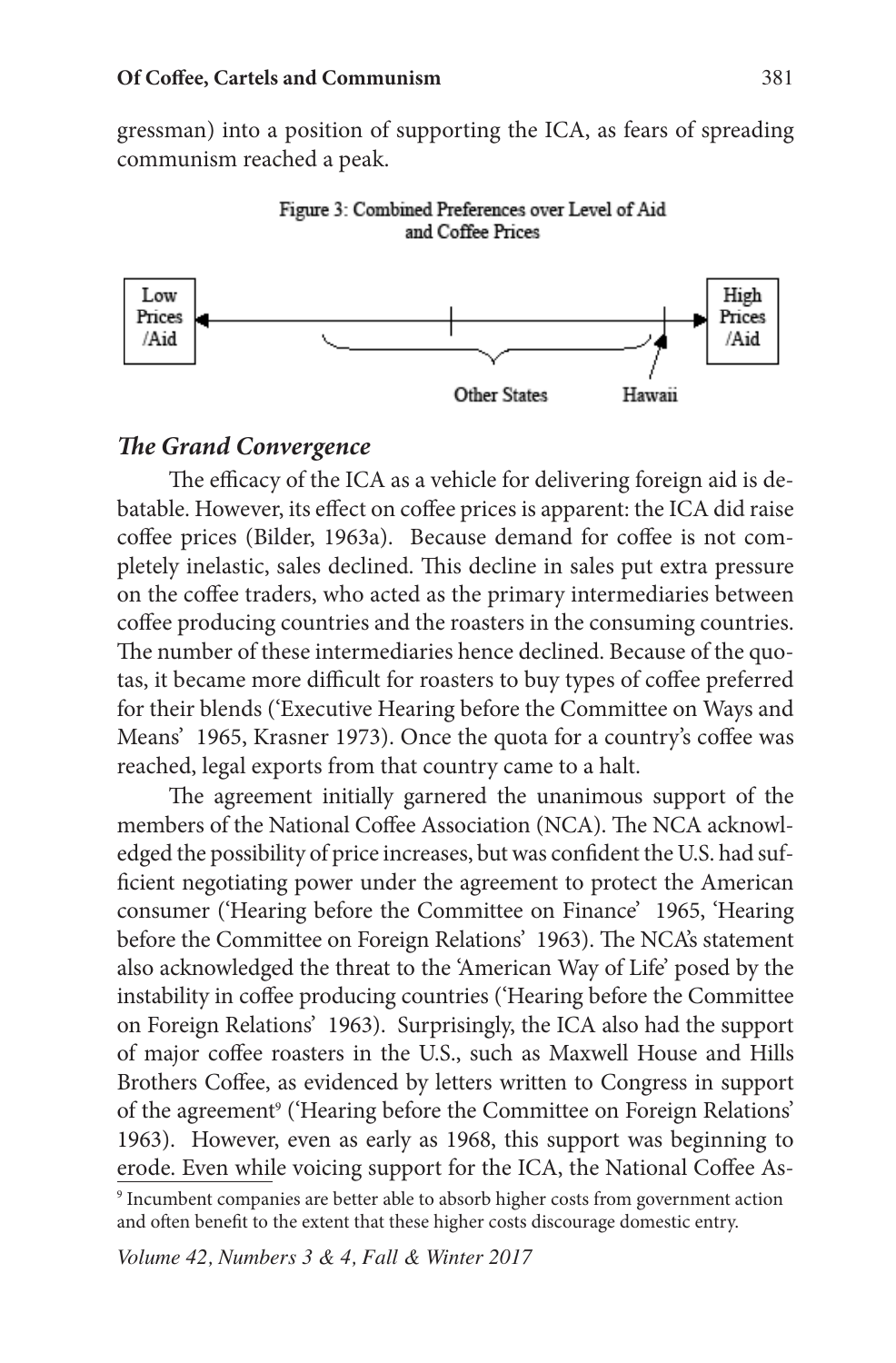sociation admitted to Congress that "any International Coffee Agreement is probably not in the best interests of the U.S. Coffee Trade" ('Hearings before the Committee on Foreign Relations' 1968). Although the Association formally remained a supporter of the agreement, the decision was no longer unanimous. Separately, numerous smaller coffee associations wrote to Congress proclaiming their opposition to continued participation in the agreement. Tourist Coffee was also becoming an increasing problem. Growing supplies of coffee were entering the country under false labels. Those in the coffee industry who followed the law found they were paying higher prices than some less scrupulous competitors. Additionally, some law-abiding enterprises were unwittingly running afoul of the law as they were unable to truly distinguish between legitimately labeled coffee and re-labeled coffee. "Coffee importers in the United States have been subject to detentions and seizures of their shipments and assessments of civil penalties up to the value of the shipment" for unknowingly purchasing falsely documented coffee ('Hearing before the Subcommittee on International Trade of the Committee on Finance' 1983). The U.S. Coffee industry was growing weary of the binding ties of the ICA.

## *The Fall of Communism*

The political condition that instigated U.S. support of the ICA collapsed in 1989. Reform-minded Gorbachev ascended to power in the Soviet Union in the mid-1980's; the Soviet-backed Sandinistas were on their way out in Nicaragua; Cuba and Castro had been reduced to insignificance; Communism in China was evolving and making room for capitalism and private enterprise. Simply stated, Communism was on the retreat world-wide as a failed economic system, and the U.S. no longer had a compelling political reason to participate in the ICA.

Additionally, with eroding support from the major U.S. roasters, politicians had little reason to risk angering the coffee-consuming constituent. At this point in time, the issues of coffee prices and foreign aid became two separable issues once again. The fear of spreading Communism was no longer connected to the economic stability of Latin America. As the reason for the foreign aid dissipated, so too did the tie between foreign aid and coffee. With the dissolution of the agreement, coffee prices dropped from \$1.20 to \$0.85 a pound.

## *The Rise of Starbucks*

In a world without the ICA, coffee-producing countries could produce as much coffee as they thought prudent. For Brazil and Columbia,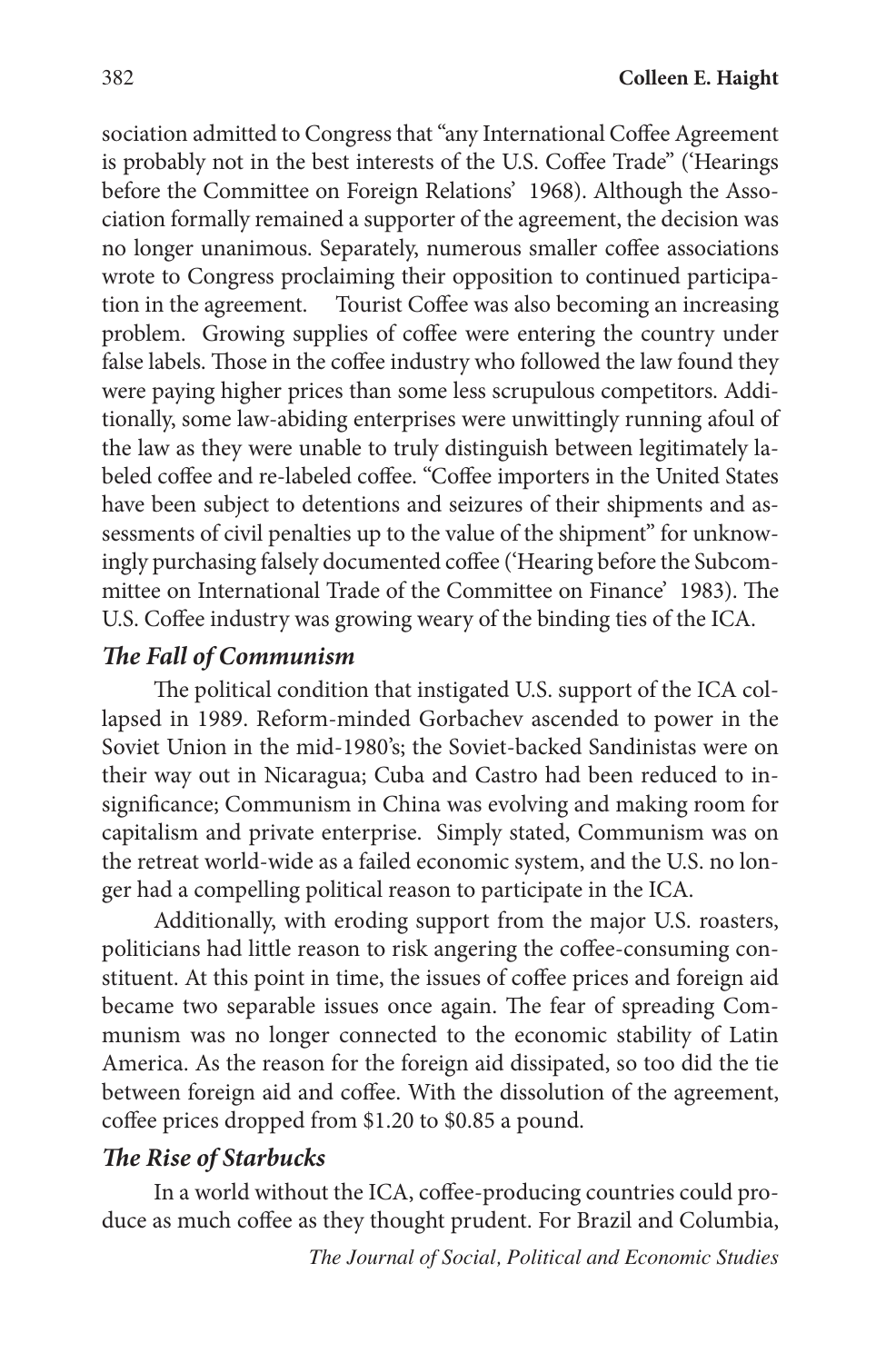increased production could only lower sales prices, and ultimately, revenues. However, Central American countries faced a different problem. While they could safely increase production without a substantive effect on price, they could not afford to produce coffee at the lower prices. As previously mentioned, the volcanic slopes of tropical Central America constitute labor-intensive farm land, ill-suited for machine harvesting and other cost-effective methods of farming used by Brazil. It would be impossible for these countries to compete with Brazil on price in a quantity-production world.

Recognizing these essential differences, the Central American coffee growers turned toward their comparative advantage: the market for high-quality gourmet coffee. As more and more Central American producers focused on quality production, the supply of these gourmet beans gradually began to meet demand. An important note is that high quality beans are not traded on the New York Exchange, as are lower-quality beans. In other words, these lower-quality beans are of standardized qualities and quantities. Gourmet beans, in contrast, are personally evaluated by roasters, who sample a variety of beans before choosing which to purchase, and in what quantities. Often a roaster will forge a personal agreement with individual farms, purchasing the entire harvest. These gourmet sales depend on personal relationships, as opposed to an anonymous exchange setting.10 Hence, with the collapse of the ICA, roasters, who previously had very limited opportunity to procure these unique beans, finally had access to the world's best coffees.

Jerry Baldwin, Gordon Bowke and Zev Siegl opened their first Starbucks store in Seattle on March 30, 1971. When they discussed opening another store the following year, Alfred Peet, veteran roaster and founder of Peet's Coffee and Teas in Berkeley, California, advised them they were getting "too big". At this time, gourmet coffee was a niche market relegated to a few big cities on either coast. The average coffee consumer was still buying two-pound cans of pre-ground coffee in the supermarket, and marveling over the invention of the "Mr. Coffee" automatic drip coffee maker. Freshly roasted and ground gourmet coffee was consigned to the purview of the aging beatnik and the bohemian coffee shop, known for its dissension from mainstream politics.

<sup>&</sup>lt;sup>10</sup> Because the transactions occur between private parties, sales prices of gourmet beans are tremendously difficult to track. Available price data are limited to exchange-traded beans. Industry insiders estimate the average price of gourmet beans to be approximately \$0.30 per pound more than the price of exchange-grade coffee,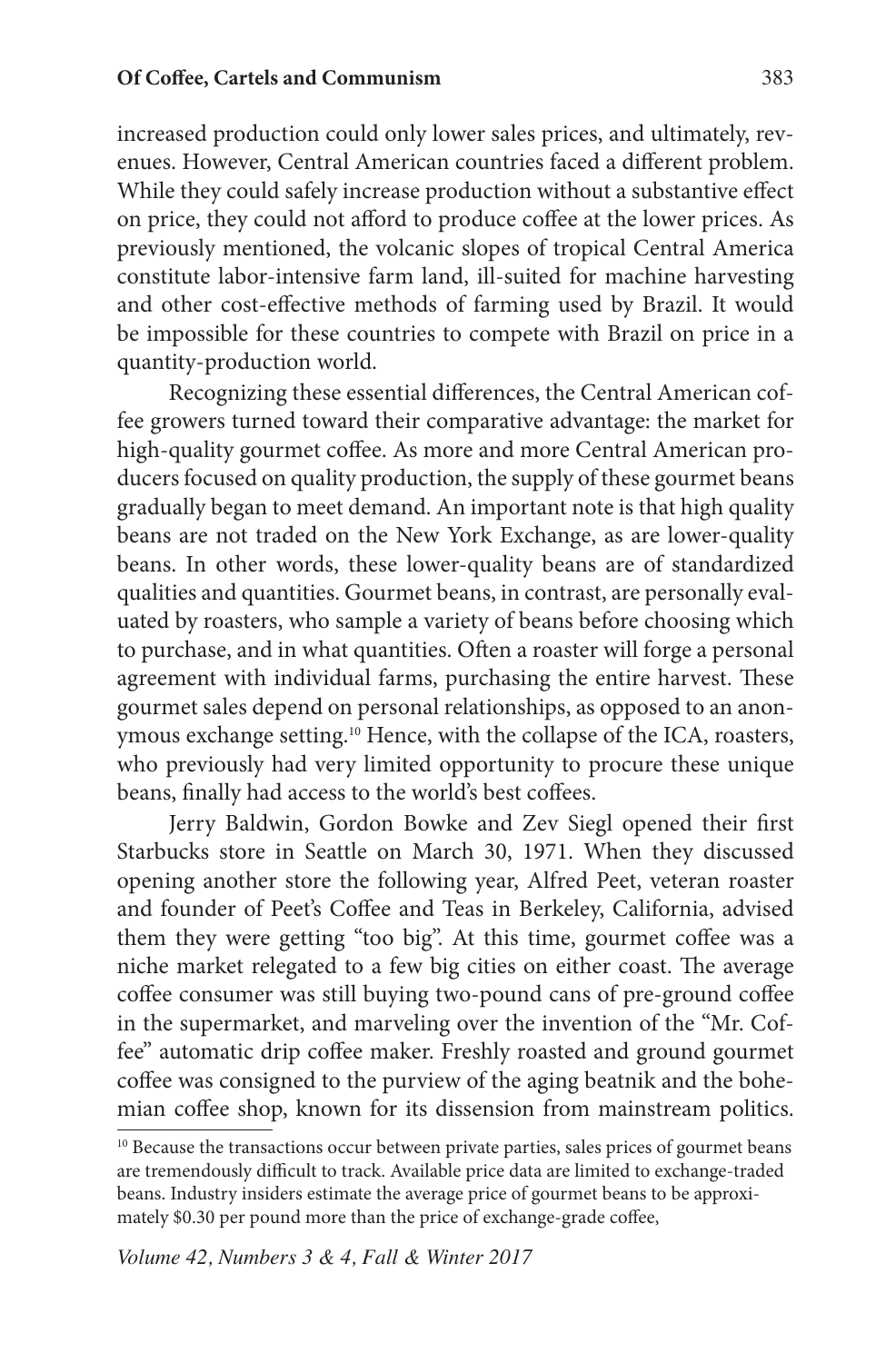Gourmet coffee was introduced to the general population in the form of General Foods International coffees, essentially a low-grade soluble coffee flavored with chocolate. A few years later, Kraft added "orange cappuccino" and "amaretto" to its offerings. Flavored coffees were a common way to introduce neophytes to the idea of gourmet coffee, and demand for them continued to grow.

With the fall of the ICA, entrepreneurs in the Gourmet Coffee industry could easily procure high quality beans from all over the world. The market was no longer constrained by the availability of high quality coffee, and the stage was set for a specialty coffee revolution.



This graph shows the growth of Starbucks since its inception in 1971, with its first location.<sup>11</sup> By 1987, over the intervening 16 years, they had only grown to 17 locations. However, growth after the collapse of the ICA in 1989 was exponential. Today it is nearly impossible to walk the length of a city block, or walk from one gate to another in any international airport, without coming across a specialty coffee vendor, usually filled with eager clientele. The explosive growth of Starbucks since the late 1980's is a testament to the popularity of high end coffee.

## **Conclusion**

The U.S. entered into a cartel relationship with Latin American states in 1963 for the purpose of preventing the spread of Communism <sup>11</sup> Data gathered from Starbuck Annual Reports for the years in question. It is difficult to compare Starbuck's to its competitors, as Starbucks has owned (i.e. Peet's Coffee and Teas), or still owns (i.e.: Seattle's Best) several. Others (such as Caribou Coffee and Green Mountain Coffee Roasters) have only existed for such a short period of time that no historical public data exists for the period we are most interested in.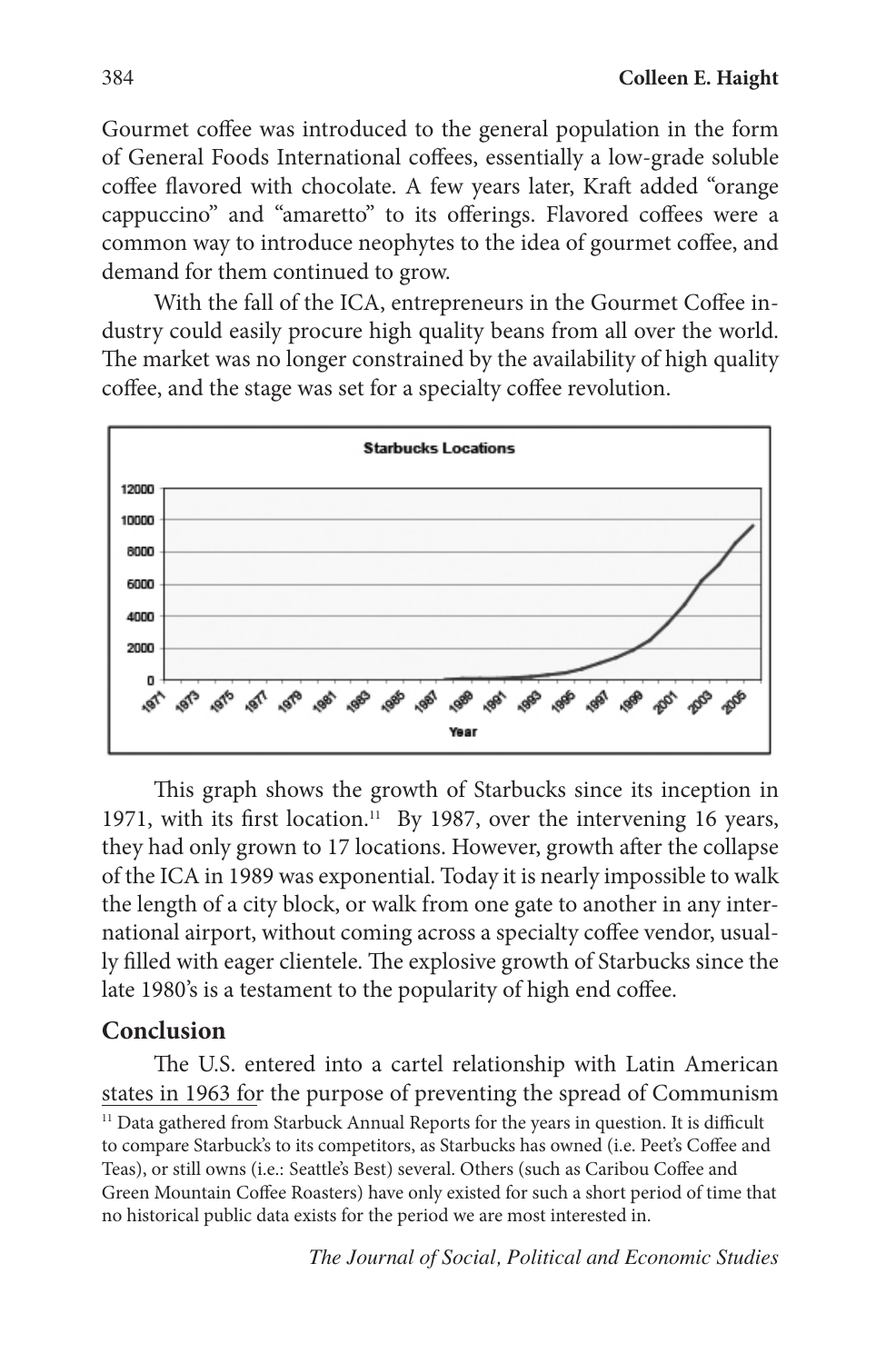among its neighbors. The slightly higher prices for coffee imposed upon the consumer in the 1960's were not welcomed, but were viewed as a necessary sacrifice to prevent a political disaster. The International Coffee Agreement, acting as a VER, had the effect of encouraging quantity production, as opposed to quality production because of the dominance of Brazil, the nature of the product and the mechanism for trading beans as a commodity on exchanges. The agreement elevated prices enough that higher-cost producers could remain in a market where export quantities were stipulated by prior agreement. When the agreement collapsed in 1989, the smaller, high-cost producers found they could not survive in direct competition with Brazil, and were forced to differentiate their coffee product. The growing environment in Central America provided these countries with a comparative advantage in growing high-quality grades of coffee which could be sold at premiums via individually negotiated contracts, relieving them from the intense competition in the lower-quality coffee commodity market.

The 1990's witnessed a tremendous change in the coffee market. While the U.S. consumer had previously been reluctant to pay more than a few cents for a cup of coffee, suddenly he was willing to pay a lot for a higher quality product that did not exist in large quantities a few years before. Demand for coffee in the past had always grown relative to population and income, at a slow and steady pace. There was no explosion of population and income in the 1990's of a magnitude to explain the explosion of the specialty coffee industry. Supply side changes made the specialty coffee market possible, providing an interesting link between the fall of Communism and the specialty coffee revolution.

Today, 43 exporting countries and 7 importing countries (in which the agreement includes all of the European Union as one country), belong to the most current International Coffee Agreement, signed in 2007. The current agreement, unlike its 1962 predecessor, does not include any market-regulatory clauses. Instead, the goal of today's agreement "is to strengthen the global coffee sector and promote its sustainable expansion in a market-based environment for the betterment of all participants in the sector."<sup>12</sup> The price for exchange grade coffees hovered around \$1.30 per pound in July 2017, and 2016/17 production was estimated at 153.9 million bags, constituting an all-time record.<sup>13</sup>

<sup>&</sup>lt;sup>12</sup> International Coffee Agreement, 2007. http://www.ico.org/Benefits\_ICA2007.asp.

<sup>&</sup>lt;sup>13</sup> The Coffee Market Report, International Coffee Organization, July 2017.

http://www.ico.org/documents/cy2016-17/cmr-0717-e.pdf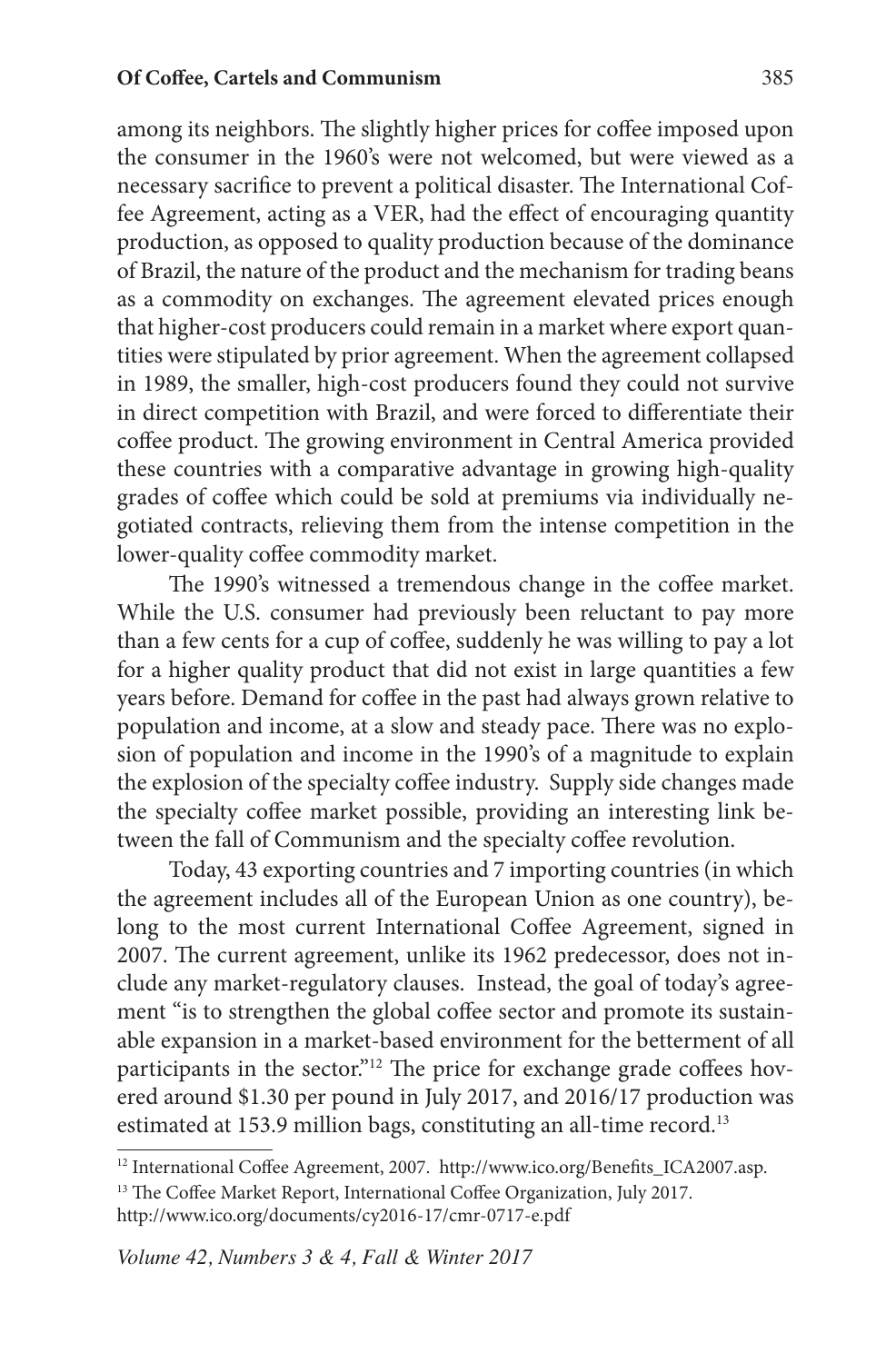### **References**

Aw, Ben Yan and Hwang, Amy.

1991 "Quality Adjustment under Quotas in a Multiproduct Model with Joint Production." *The Scandinavian Journal of Economics* 93(4): 555-569.

Bates, Robert H.

| 1997 | Open Economy Politics: The Political Economy of the |
|------|-----------------------------------------------------|
|      | World Coffee Trade. New Jersey: Princeton.          |

Berry, Steven, Levinsohn, James, and Pakes, Ariel.

1999 "Voluntary Export Restraints on Automobiles: Evaluating a Trade Policy." *The American Economic Review* 89(3): 400-430.

Bilder, Richard B.

1963 "The International Coffee Agreement, 1962". *The American Journal of International Law* 57(4): 888-892.

Bilder, Richard B.

1963a "The International Coffee Agreement: A Case History in Negotiation." *Law and Contemporary Problems* 28(2): 328-391.

Bohman, Mary, Jarvis, Lovell, and Barichello, Richard.

1996 "Rent Seeking and International Commodity Agreements: The Case of Coffee." *Economic Development and Cultural Change* 44(2): 379-404.

Das, Satya P. and Donnenfeld, Shahtai,

1987 "Trade Policy and Its Impact on the Quality of Imports: A Welfare Analysis." *Journal of International Economics* XXIII: 77-96.

Das, Satya P., and Shabtai Donnenfeld.

1988 "Oligopolistic Competition and International Trade: Quantity and Quality Restrictions." *Journal of International Economics* 27(3-4): 299-318.

De Melo, Jaime, and Patrick A. Messerlin.

1988 "Price, quality and welfare effects of European VERs on Japanese autos." *European Economic Review* 32(7): 1527-1546.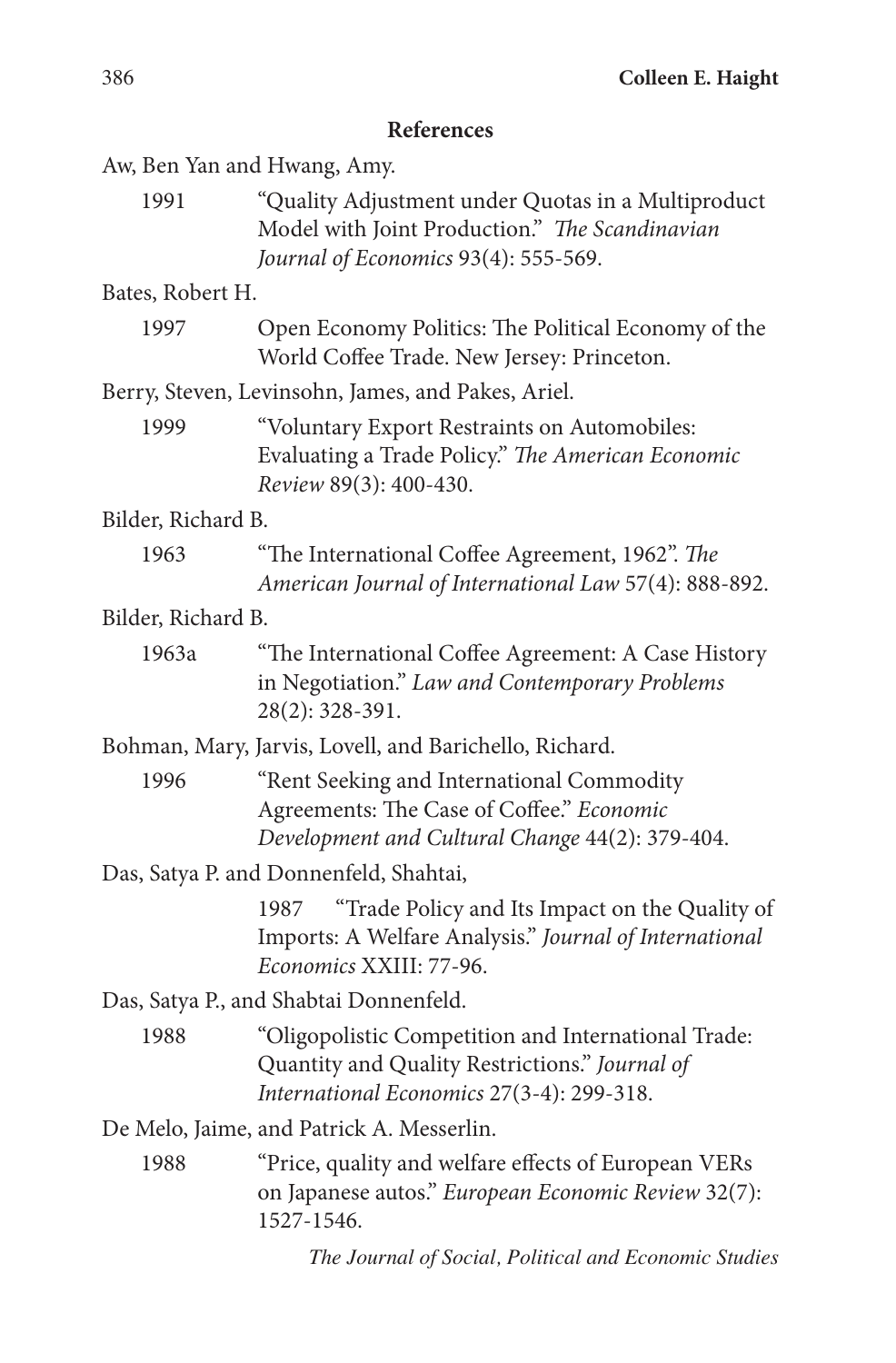De Melo, Jaime, and L. Alan Winters. 1990 "Voluntary Export Restraints and Resource Allocation in Exporting Countries." *The World Bank Economic Review* 4(2): 209-233. De Melo, Jaime, and L. Alan Winters. 1993 "Price and Quality Effects of VERs Revisited: A Case Study of Korean Footwear Exports." *Journal of Economic Integration* 8(1): 33-57. Dicum, Gregory and Luttinger, Nina. 1999 The Coffee Book: Anatomy of an Industry from Crop to the Last Drop. New York: A Bazaar Book. \_\_\_\_\_\_\_ 1965 Executive Hearing before the Committee on Ways and Means, in House of Representatives, (Washington, First Session edn., 1965). Falvey, Rodney E. 1979 "The Composition of Trade within Import-Restricted Product Categories." *Journal of Political Economy* 87(5): 1105-1114. Farmer, Amy. 1994 "Information Sharing with Capacity Uncertainty: The Case of Coffee." *The Canadian Journal of Economics* 27(2): 415-432. Feenstra, Robert C. 1985 "Automobile Prices and Protection: The US-Japan Trade Restraint." *Journal of Policy Modelings* 7(1): 49- 68. Feenstra, Robert C. 1988 "Quality Change Under Trade Restraints in Japanese Autos." *The Quarterly Journal of Economics* 103(1): 131-146. Hamilton, Carl B., Melo, Jaime de and Winters, L. Alan. 1992 "Who Wins and Who Loses from Voluntary Export Restraints?: The Case of Footwear." *The World Bank Research Observer* 7(1): 17-33.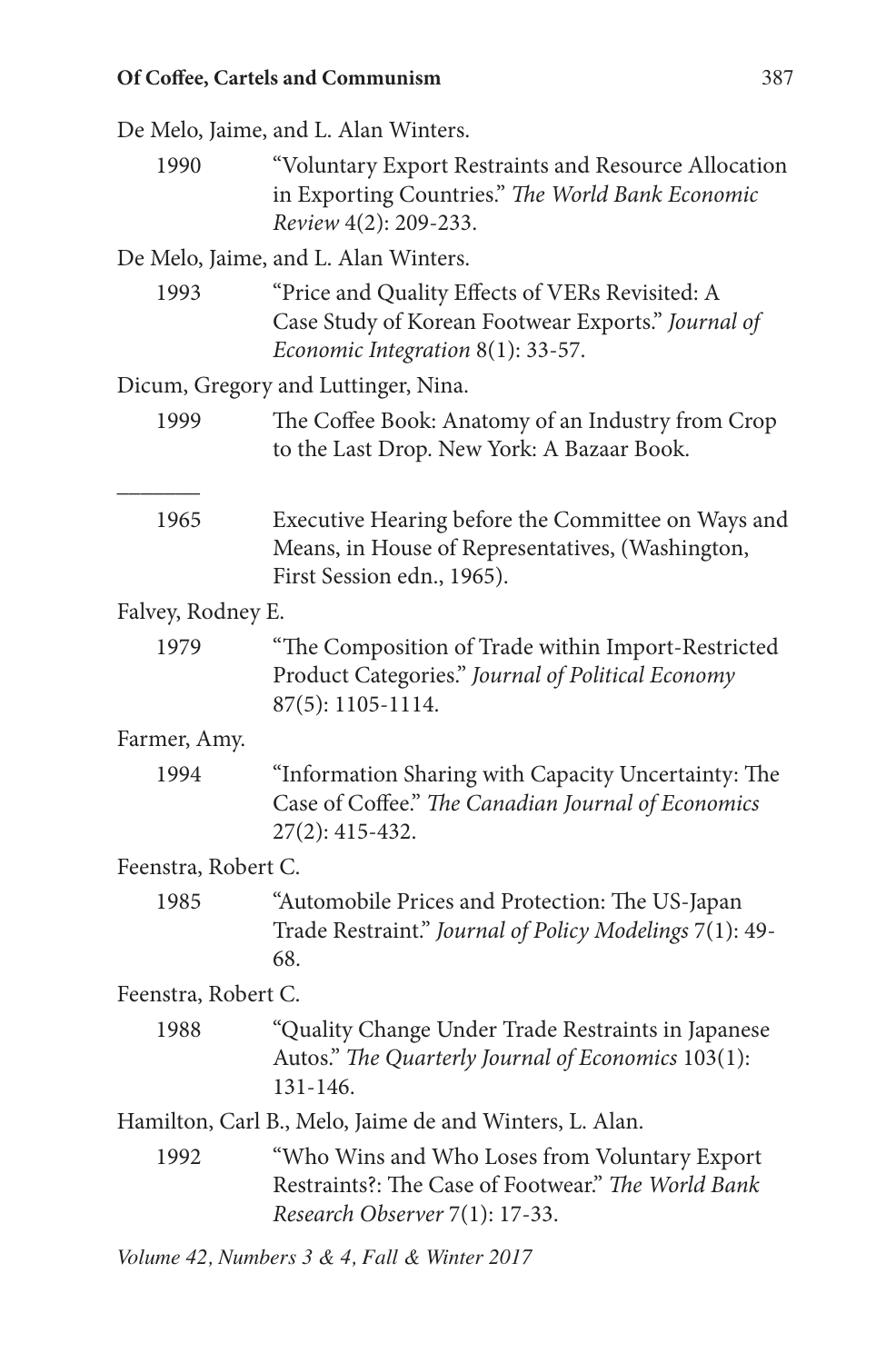| 1963                | Hearing before the Committee on Foreign Relations,<br>in 88th Congress, (Washington, First Session edn.,<br>1963).                                                                     |
|---------------------|----------------------------------------------------------------------------------------------------------------------------------------------------------------------------------------|
| 1965                | Hearing before the Committee on Finance, in United<br>States Senate, (Washington, First Session edn., 1965).                                                                           |
| 1968                | Hearings before the Committee on Foreign Relations.,.<br>in United States Senate, (Washington, Second Session<br>edn., 1968).                                                          |
| 1983                | Hearing before the Subcommittee on International<br>Trade of the Committee on Finance, in United States<br>Senate, (Washington, First Session edn., 1983).                             |
|                     | Herguera, Inigo, Praveen Kujal, and Emmanuel Petrakis                                                                                                                                  |
| 2000                | "Quantity Restrictions and Endogenous Quality<br>Choice." International Journal of Industrial<br>Organization:1259-77.                                                                 |
| Kennedy, John F.    |                                                                                                                                                                                        |
| 1962                | Statement by the President on the Signing of the<br>International Coffee Agreement, in Public Papers of<br>the Presidents of the United States: John F. Kennedy,<br>(Washington): 726. |
| Krasner, Stephan D. |                                                                                                                                                                                        |
| 1973                | "Business Government Relations: The Case of the<br>International Coffee Agreement." International<br>Organization 27(4): 495-516.                                                      |
| Kravis, Irving B.   |                                                                                                                                                                                        |
| 1968                | "International Commodity Agreements to Promote<br>Aid and Efficiency: The Case of Coffee." The Canadian<br>Journal of Economics 1(2): 295-317.                                         |
| Krishna, Kala.      |                                                                                                                                                                                        |
| 1987                | "Tariffs versus quotas with endogenous quality."<br>Journal of International Economics 23(1-2): 97-112.                                                                                |
|                     | The Journal of Social, Political and Economic Studies                                                                                                                                  |

 $\overline{\phantom{a}}$